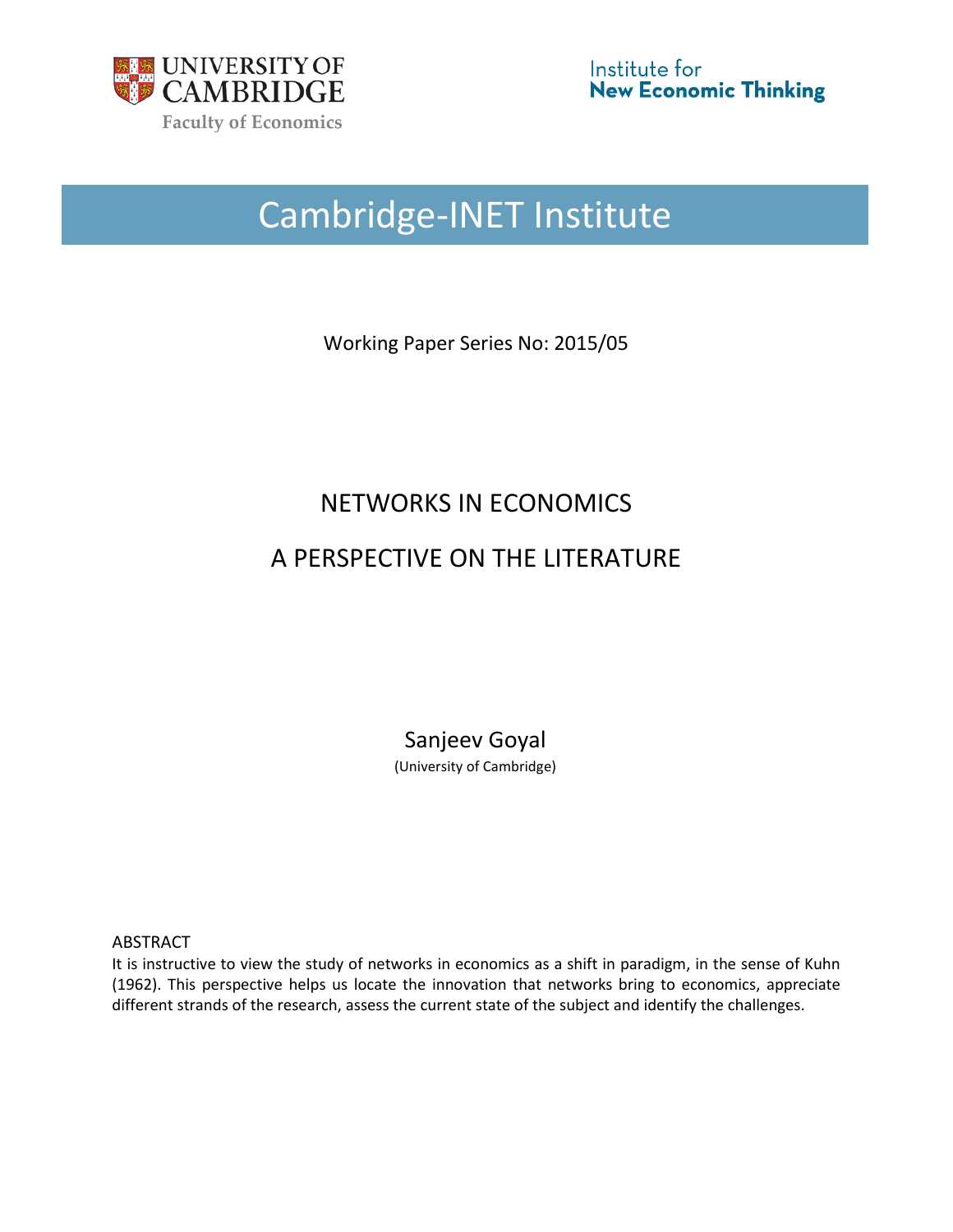## Networks in Economics A Perspective on the Literature

Sanjeev Goyal\*

February 5, 2015

#### Abstract

It is instructive to view the study of networks in economics as a shift in paradigm, in the sense of Kuhn (1962). This perspective helps us locate the innovation that networks bring to economics, appreciate different strands of the research, assess the current state of the subject and identify the challenges.

<sup>⇤</sup>Faculty of Economics and Christ's College, University of Cambridge. Email: sg472@cam.ac.uk This paper has been prepared for the *Oxford Handbook on Economics of Networks*, edited by Yann Bramoulle, Andrea Galeotti and Brian Rogers. I would like to thank Nizar Allouch, Matthew Elliott, Julien Gagnon, Edoardo Gallo, Manuel Mueller-Frank, Anja Prummer and the editors for their comments on an earlier version.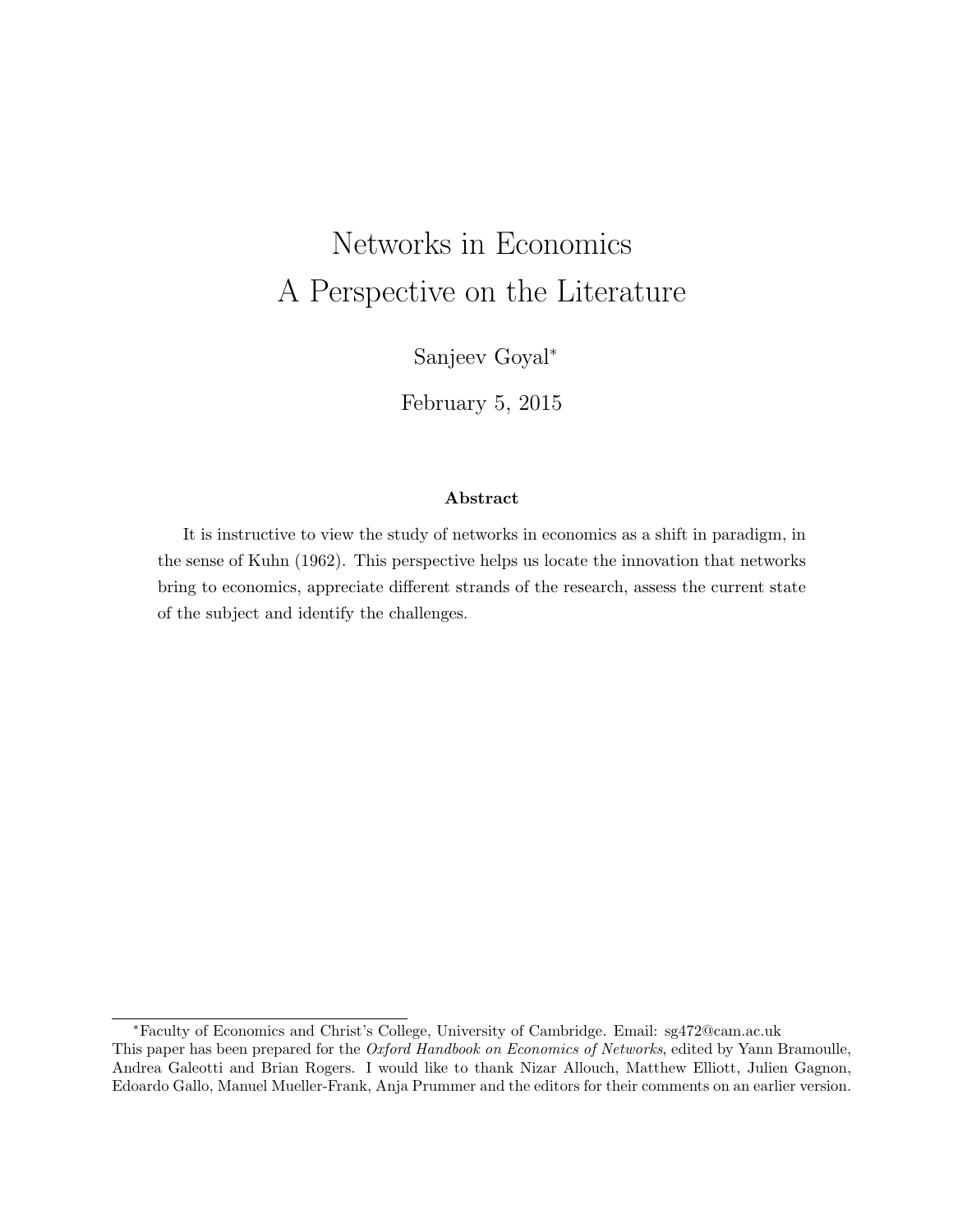### 1 Introduction

The study of networks is one of the most dynamic fields of research in economics today. Research in networks is regularly published in the top journals of the profession. The best university presses bring out research monographs on networks written by economists. Researchers in networks win prizes and are awarded prestigious grants from research funding bodies. Some of the best graduate students in economics choose to work on networks. Governments, non-governmental organizations and private companies all express an interest in the findings of the networks research community.

When the editors of this handbook invited me to write a perspective piece, I felt that it was a good moment to pause, stand back and take stock.

In this paper, I will argue that at the start of the 1990's, the introduction of networks in economics marked a major break with existing practice. Today in 2014, half way through the third decade of its life, the study of networks has come of age. It is now 'normal science' in the sense of Kuhn (1962).

I start by drawing out the ways in which networks constitute a radical departure from standard models in economics, as seen in the 1980's. This will be illustrated with a case study: the research on social learning, before and after the introduction of networks. The case study will draw attention to a major methodological innovation: locating individuals within a general framework of social connections. The analysis yields a number of insights that relate social structure to individual behavior, learning dynamics, diffusion and welfare.

The second step in my argument shows how initial breakthroughs lead to the investigation of major new questions. The crucial role of social structure motivated a study of the origins of networks: where do they come from and what do they look like? This is a question that was not viewed as especially important or interesting prior to the research on social learning. I present a case study on the theory of network formation to sketch its key ingredients and its main insights. A distinctive feature of the research on network formation is a very wide range of applications. I illustrate the scope of the theory of network formation by showing that it provides an elegant resolution to two long standing puzzles in the social sciences: one, racial homophily patterns in friendship, and two, the law of the few in social communication.

I then argue that as the research on behavior in fixed networks and on network formation has matured it has taken on progressively more ambitious themes. This sets the stage for a discussion of the nature of research in networks today. I will argue that this work now encompasses the classical notions of preferences, individual choice, strategic behavior, competition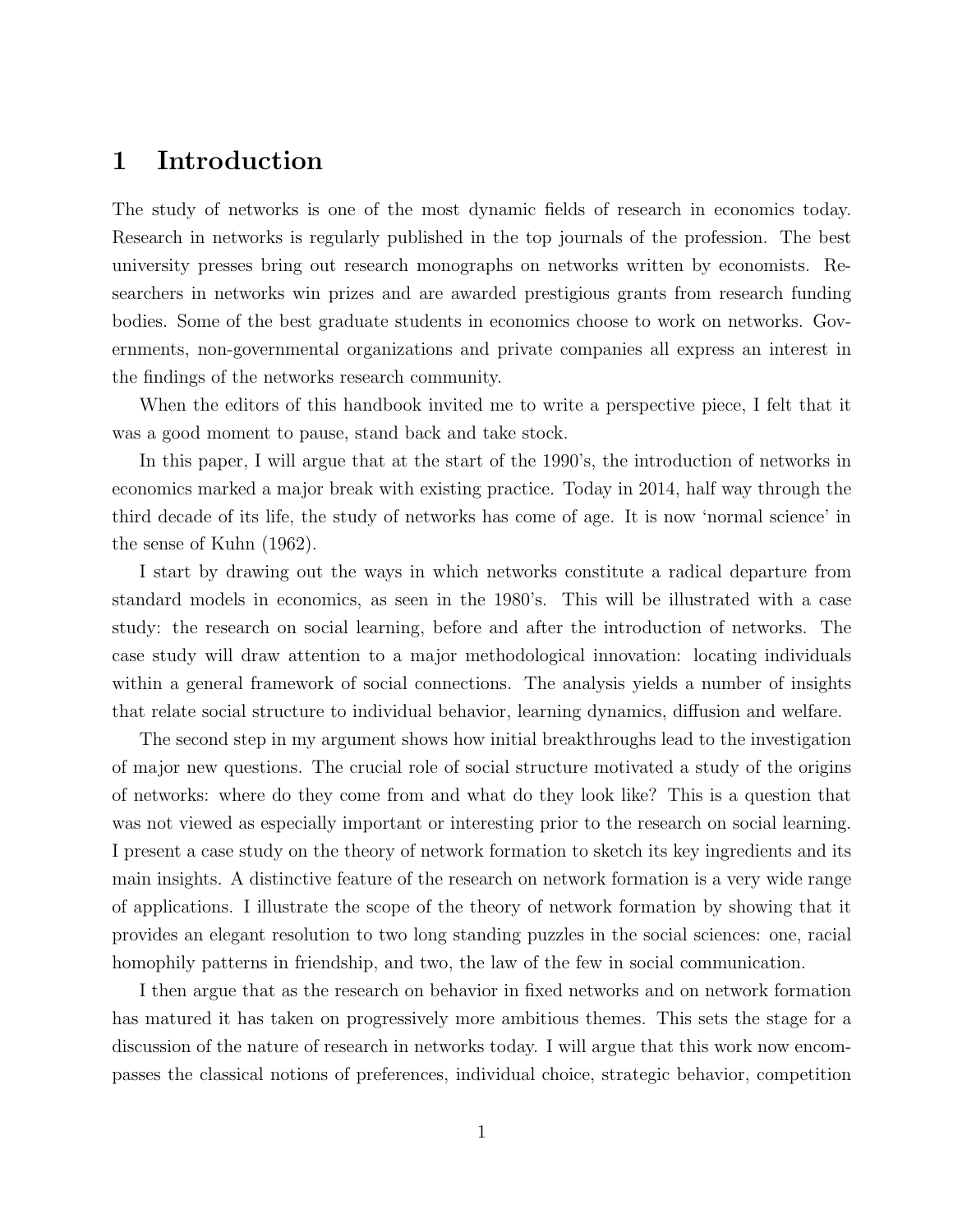and prices. As a result, networks are now becoming central to improving our understanding of macro economic volatility and cycles, patterns of international trade, contagion and risk in financial and social systems, resilience of infrastructure and supply chains, economic development, unemployment and inequality, and a host of other important phenomena. The present handbook offers a panoramic view of the tremendous vitality of this research.

By way of conclusion, I discuss some tensions between traditional models in economics and models in networks and how these tensions shape current research practice.

#### 2 Networks in economics: a significant departure

This section develops the first step in the argument. I show that networks mark a radical departure and go beyond the traditional model in economics, as practiced in the late 1980's. The theoretical framework of economics was then organized around concepts for the study of interaction in small groups (game theory) and interaction among large groups (competitive markets and general equilibrium). A number of phenomena appear to arise in between these two extremes. By way of illustration and for concreteness, I take up and discuss the case of learning and diffusion. The received models in the 1980's appeared to be inadequate both from the viewpoint of introspection and also failed to account for the empirical patterns. This led to the first attempts at modeling decision making by individuals embedded in a social network. I sketch the main ingredients of these first set of models and then show how they depart from received models. I discuss the main insights and relate them to subsequent developments in the field.

The diffusion of new ideas, opinions, products and technologies is key to understanding social change, growth and economic development. Traditionally, economists have focused on a combination of individual heterogeneity and unknown profitability to explain patterns in diffusion; a prominent early contribution is Grilliches  $(1957)^{1}$ . Through the 1970's and 1980's the study of information imperfections and asymmetries occupied centre stage in economics. As information has economic value, it was natural to ask if starting from incomplete or imperfect information, individuals would 'acquire' information and 'learn' the 'optimal' action. In an early paper, Rothschild (1974) showed that a patient and dynamic optimizing agent will stop learning and hence will get locked into a sub-optimal action, with positive probability. This observation was followed by a large and technically sophisticated literature on single

<sup>&</sup>lt;sup>1</sup>For a brief summary of the state of the literature in the 1980's, see Feder, Just and Zilberman (1985).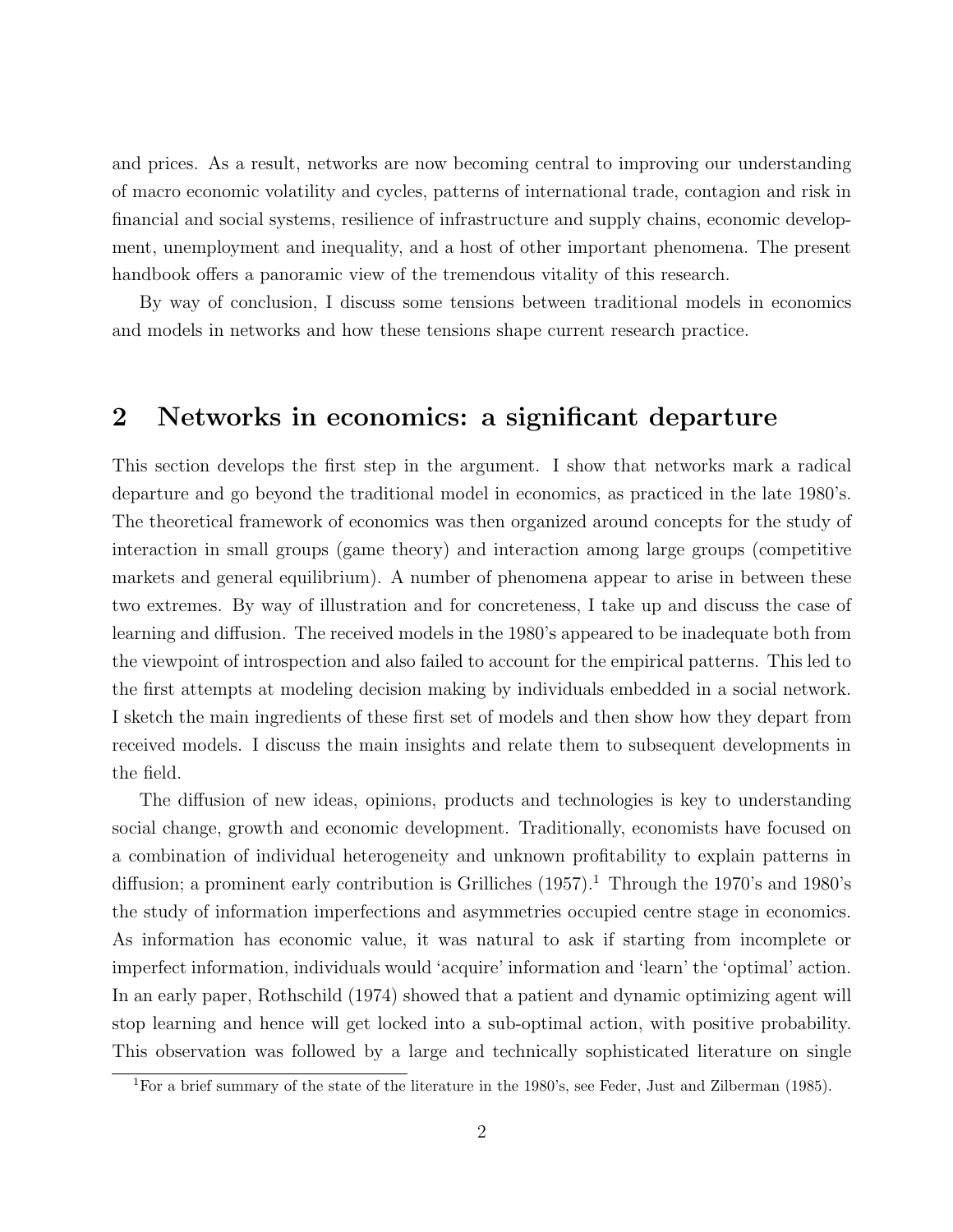agent learning that continued through the 1980's and well into the 1990's. Alongside this work, there emerged a parallel line of work on multi-agent learning: do individuals learn rational expectations and do individuals learn to play Nash equilibrium (Fudenberg and Levine, 1998; Evans and Honkapohja, 2001)?

The research focused on the single individual or on groups where interaction was uniform and homogenous. However, the early work of Lazarsfeld, Berelson, and Gaudet (1948), Katz and Lazersfeld (1955), Coleman (1966), Granovetter (1973, 1974) and Ryan and Gross (1943) in sociology, Hagerstrand (1967) in economic geography, and Rogers (1983) in communications, points to a world that lies somewhere in between these two extremes: individuals, be they farmers or consumers or doctors, typically interact with only a small subset of the group. These small subsets – the neighborhoods – are stable and overlap in rich and complicated ways with the neighborhoods of others. The implicit argument in Coleman (1966) and Hagerstand (1968) is that these connections are the conduit through which information and influence flow and this shapes the diffusion of new ideas and practices.

The analysis of many actors located within complex networks strains the plausibility of delicate chains of strategic reasoning which are typical in game theory. Similarly, the 'local' interaction in social networks makes anonymous competitive equilibrium analysis implausible. This tension between the small and the large is fundamental to understanding behavior and it posed a challenge to the theory of the 1980's and motivated a major advance: a framework with multiple agents, making repeated choices and embodied in a stable social network. Early papers in this tradition include Bala and Goyal (1998, 2001) and Ellison and Fudenberg (1993).

I focus on Bala and Goyal (1998, 2001) as it presents a framework that combines a general model of networks with individual choice and learning dynamics. The key innovation is embedding rational individuals in a (directed) network. Individuals do not know the true value of different actions. So they experiment individually, use their own past experience, but they also use the experience of their friends and neighbors to guide their decision making. Moreover, their neighbors in turn use the experience of their friends, and so forth. In this way, information flows across the connections of a network. The interest is in understanding how the social structure shapes individual choice, belief dynamics and the diffusion of actions.<sup>2</sup>

Bala and Goyal (1998, 2001) develop a number of general results. Their first result draws out an important implication of network connections: if two individuals are directly or indirectly linked then, in the long run, they will learn from each other and make similar decisions

<sup>&</sup>lt;sup>2</sup>For a survey of other early attempts to embed individual choice within social structure, see Kirman and Zimmerman (2001).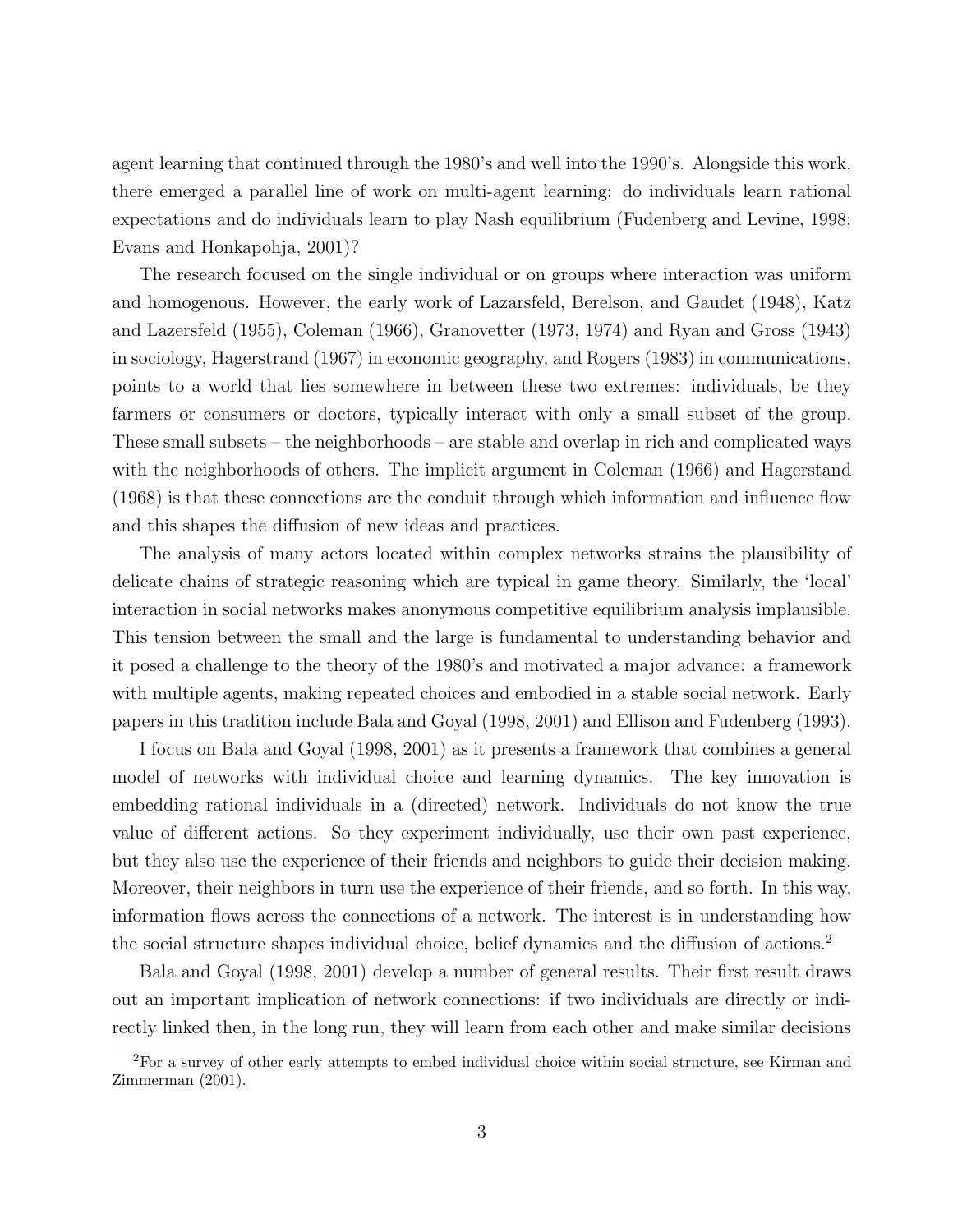and earn the same amount. Thus local learning ensures that all agents in a *connected* society obtain the same utility, in the long run. Second, they show that highly connected *'hub'* players can hinder learning and the diffusion of desirable practices. Thus societies with influential 'hub' nodes may get locked into inferior practices. Third, they develop sufficient conditions on social structure – a combination of connectedness and local autonomy (that allows space and time for individual experimentation) – that guarantee convergence to the optimal action. Fourth, the simulations of the model generate patterns of diffusion through local spread that are consistent with observed empirical patterns.

Furthermore, the methodological innovations in the framework are worth noting. These papers introduced a number of concepts from graph theory – directed graphs, connectedness, inequalities in connectivity (hubs and spokes), and the combination of node heterogeneity and network structure. Second they located incomplete information, individual beliefs revision and dynamics of choice within a directed graph. This combination of individual choice and graphs is central to subsequent work on networks in economics.

These papers mark a radical departure with the traditional model in economics, as practiced in the 1980's. At that time, as pointed out above, economists focused their efforts at understanding single agent learning or public learning. The work in the early 1990's introduced graphs – with their attendant concepts. This permits the study of large social groups with overlapping neighborhoods. It goes beyond the established models for small groups as well as those that dealt with large groups. These early papers on social learning also foreshadow some of the tensions in the literature that shape current research practice. I briefly turn to this tension now.

The goal of the papers was to understand how Bayesian/fully rational individuals learn in a social network. The complications involved in making inferences about what neighbors observe and learn obliged the authors to make the assumption that an individual ignores the information about actions and experience of neighbors of neighbors possibly contained in the choice of action of the neighbor. This simplifying assumption reflects a tension that is a recurring theme in the research in networks. The tension arises from problems of tractability: models with fully rational agents and general network structures are difficult to analyze, especially in terms of deriving a clear relation between the network structure and individual behavior. It is also difficult to incorporate heterogeneity in a tractable way within a network model with fully rational agents.

As interest in social networks has grown, interest has moved to the study of a tighter characterization of how social networks shape learning. These questions pose difficult technical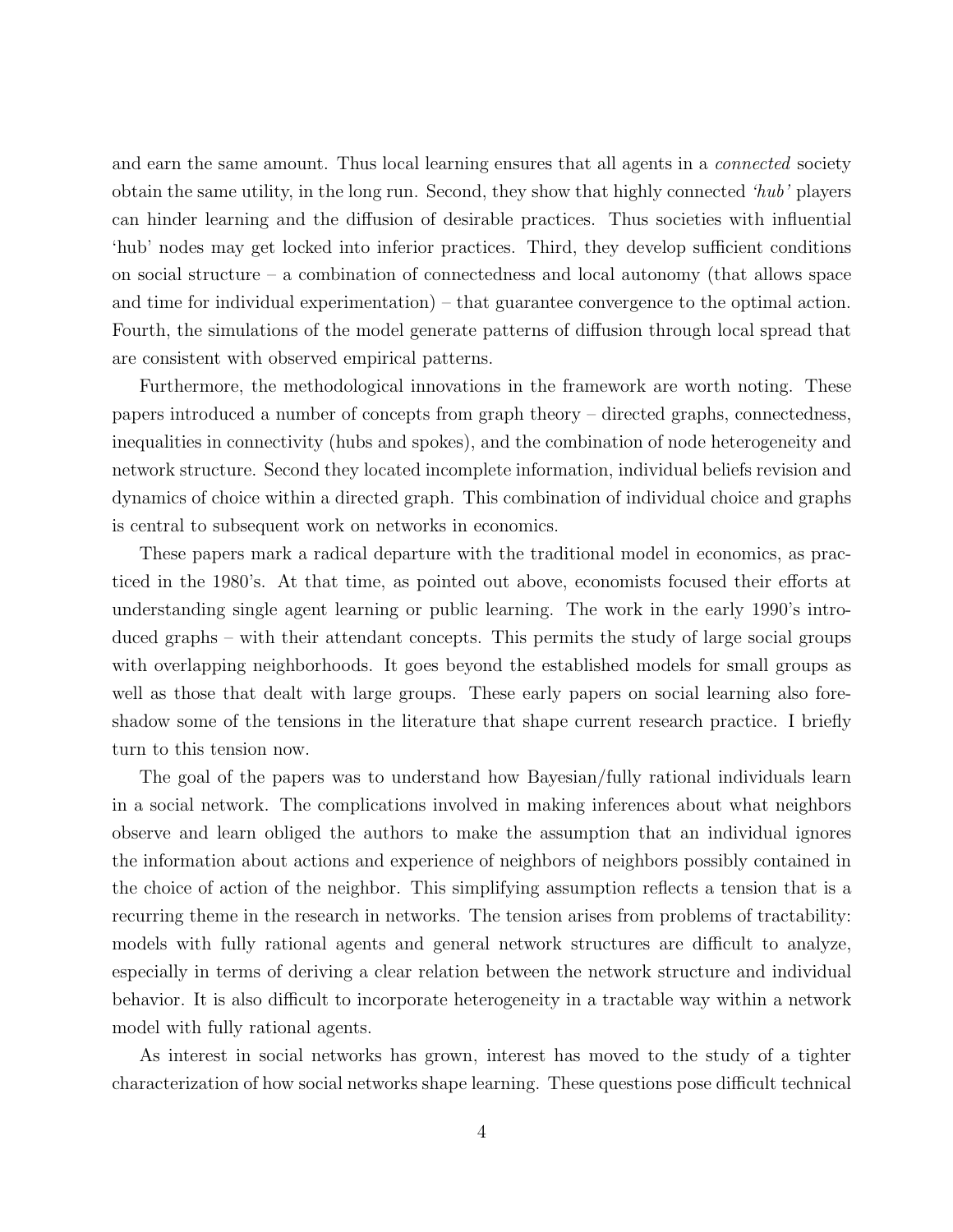challenges and held up progress for a number of years; it is only now, in the last five years or so, that there has been a revival of interest in learning and diffusion in social networks. This new research has proceeded broadly along two lines: one strand of work has simplified the individual decision making ingredient of the model and focused attention on rich social networks and individual heterogeneities. The other strand maintains (and generalizes) the assumptions on individual beliefs and decision making but works within a special class of networks.

The potential of the first line of attack is well reflected in the papers that build on the DeGroot model (1974) of opinions and consensus; see DeMarzo, Vyanos and Zweibel (2003), Golub and Jackson (2010, 2012). In their recent work, Golub and Jackson (2010, 2012) provide a number of important results on this subject. In their 2010 paper, building on the work of DeMarzo, Vyanos and Zweibel (2003), they show that vanishing social influence is both necessary as well as sufficient in a context of naive learning to guarantee that complete learning obtains in a large society. This result nicely complements the analysis of incomplete learning in the Bala and Goyal (1998) framework, and it illustrates the value of moving to a simpler, reduced form, model of beliefs and choice. In their 2012 paper, Golub and Jackson study how the speed of learning in a society depends on homophily: the tendency of agents to associate disproportionately with those having similar traits. When agents' beliefs or behaviors are developed by averaging what they see among their neighbors, convergence to a consensus is slowed by the presence of homophily, but is not influenced by network density. The key contribution is a new measure of homophily based on the relative frequencies of interactions among different groups. These findings are very important in view of the presence of homophily in social relations (reported below in the network formation section).

The second strand of the literature maintains the assumption of Bayesian/rational decision makers: as the belief dynamics are generally non-linear, there are technical hurdles to a full understanding of the role of social networks in shaping learning and rates of convergence. This challenge has motivated an interesting program of research; recent contributions include Acemoglu et al (2011), Jhadbabaie, Molavi, and Tahbaz-Salehi (2013), Mossel, Sly and Tamuz (2015) and Mueller-Frank (2013), and others.

The work of Acemoglu et al (2011) reflects the potential in this line of work. This paper builds on the pioneering work of Banerjee (1992) and Bikhchandani, Hirshleifer (1993) and combines it with the theory of random graphs. There is a single sequence of privately informed individuals who take one action each. Before making his choice an individual gets to observe the actions of all the people who have made a choice earlier. The actions of his predecessors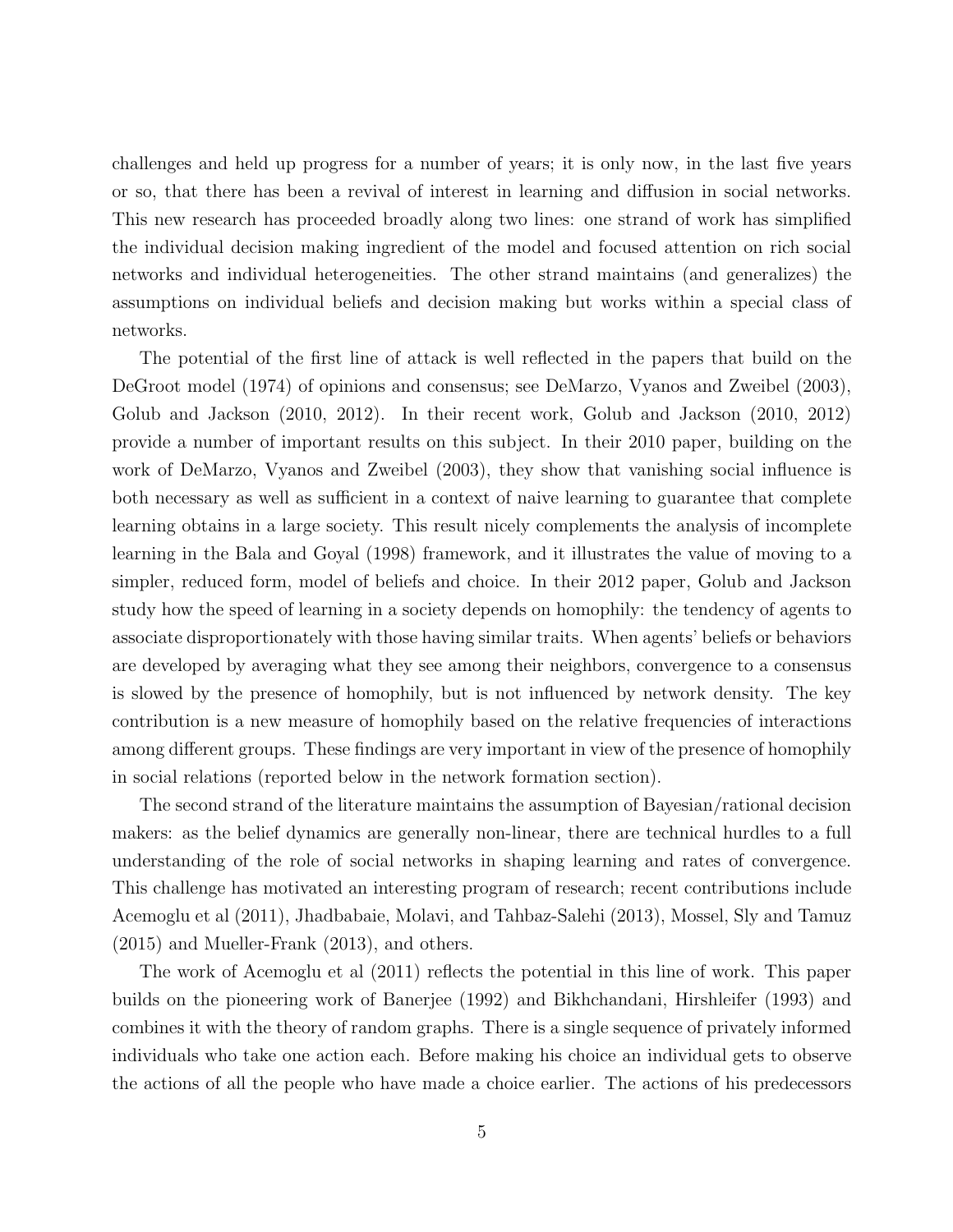potentially reveal their private information. An individual can therefore use the information revealed via the actions of others along with his own private information to make decisions. The principal question is: do individuals eventually learn and choose the optimal action?

In their work, Banerjee (1992) and Bikhchandani, Hirshleifer and Welch (1992) showed that there was a possibility of herding on the inefficient action. In their model all individuals observe everyone who has gone before them, before making a choice. Acemoglu et al (2011) relax this assumption. They propose that an individual draws a sample from the past individuals. The focus is on properties of the properties of sample. They show that learning is complete and the optimal action is chosen with probability 1 if the sample is 'expanding': expanding observations implies that the probability of an agent being observed goes to 0 as we move across time. This in turn means that there is a bound on the influence an individual can have in the long run. This is sufficient to ensure that privately generated information is not blocked out and that agents eventually choose the optimal action, in the long run.

The details of the arguments and the technical methods differ across the three papers discussed above – Bala and Goyal (1998), Golub and Jackson (2010) and Acemoglu et al. (2011) – but they point to a similar idea: in an information rich world social learning obtains when no single individual exercises social influence.

The initial motivation underlying the study of social learning in networks came from the empirical patterns on spatial and temporal diffusion of ideas, products and technologies. As the theoretical work has progressed, economists have examined the empirical implications of networks for learning and diffusion of networks. Important contributions to this line of work include Conley and Udry (2010) and Banerjee et al (2013). For a survey on the role of networks in economic development, see Munshi (2014).

Conley and and Udry (2010) investigate the role of social learning in the diffusion of a new agricultural technology in Ghana. The novelty of their work is a detailed description of each individual farmer's information neighborhood. They find evidence that farmers adjust their inputs to align with those of their information neighbors who were particularly successful in previous periods. As a check on the interpretation of these social learning effects they also study input choices for another crop, of known technology: there are no social learning effects in the latter case.

Banerjee et al. (2013) study the diffusion of micro-finance in Indian villages. They exogenously vary the 'injection points' of information across villages and ask how differences in network characteristics of the initial seeding nodes affects eventual adoption of micro-finance. Their main finding is that micro-finance is significantly higher when the injection points have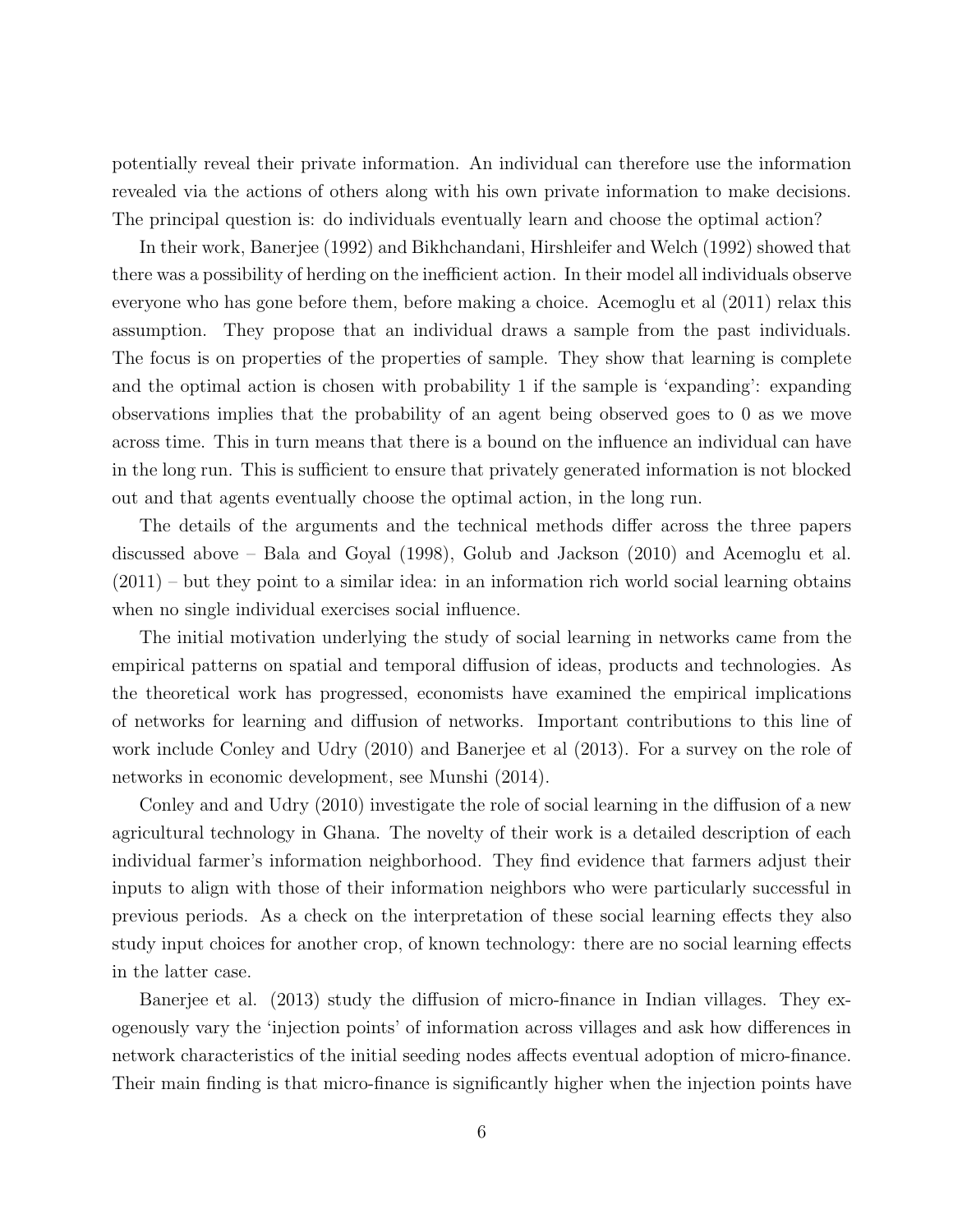higher eigenvector centrality. The authors also estimate a model of information diffusion and adoption using detailed data on demographic and network variables. These papers mark a departure from the earlier tradition of empirical work in its explicit treatment of network architecture. It also implicitly hints at the substantial advances in data availability and computing power. Big data is a broad scale technological change and this empirical work reflects an important point of contact with economics.

By way of summary, this case study brings out three general points. The first is methodological: around the early 1990's we see the first set of models that incorporate individual choice and network structure within a common framework. This marks a major advance in the conceptual framework and it brings the concepts and the insights of graph theory and networks into the mainstream of economics. This expansion also points to problems of tractability that shape future research. The second is the collection of analytical results: the role of social structure, in particular the role of hubs in shaping learning and creating blockages and lock-ins. These results motivate a large and flourishing current research programme on how structure shapes behavior; a prominent instance of this is the large body of work on games on networks.<sup>3</sup> The third point is the move toward the study of large data sets on networks and of dynamics of behavior on these networks. This hints to the impact of big data on research in economics; we will return to this point again in subsequent sections. Finally, the case study highlights how an economic approach combines with networks to deliver insights in areas that were previously the reserve of sociologists and geographers.<sup>4</sup>

### 3 The origins of networks

The finding that the social structure has large effects on individual behavior and well-being motivates an examination of the structure of social networks and very quickly leads to a study of their origins. This section develops the second part of the argument – the emergence of entirely new research questions – and presents a case study of the theory of network formation.

At the very outset, it is worth emphasizing the novelty of the approach: the traditional approach in sociology and related social sciences focuses on the effects of social structure on

 ${}^{3}$ For early work in this field, see Goyal and Moraga (2001), Bramoulle and Kranton (2007) and Ballester, Calvo-Armenogol and Zenou (2006); for surveys of this work see Goyal (2007) and Jackson and Zenou (2014).

<sup>&</sup>lt;sup>4</sup>One of the distinctive aspects of research on networks in economics is that it is concurrent with a very broad interest in networks across the social and the information sciences. For a discussion of the distinctiveness of the economic approach and the many points of contact and overlap between the different disciplines, see Goyal (2007).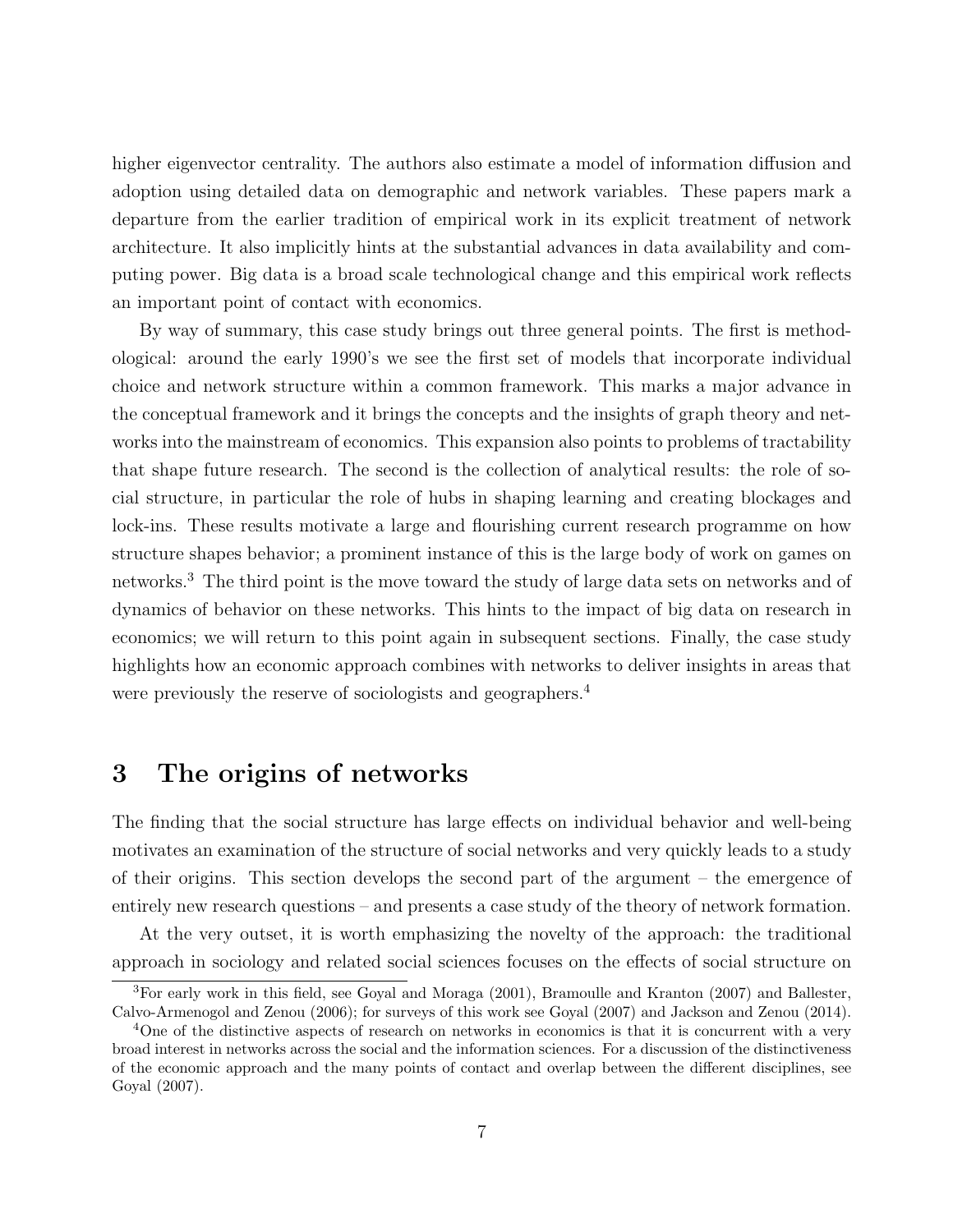behavior (Granovetter (1985), Smelser and Swedberg (2005)). The economic approach to network formation locates the origins of networks in individual choice. It therefore puts the traditional approach firmly on its head!

The second and equally interesting point to note is that a 'framework', once in place, begins to formulate entirely new questions, questions which would have appeared meaningless or without any great interest prior to its emergence. The new questions on network formation deepen the original investigations – on the effects of networks on individual behavior and learning dynamics – and they expand and reshape the research programme in a profound way.

The key innovation is the idea that the social (and economic) structure itself is created through purposeful individual activity. This is a powerful idea and it has had far reaching effects: it has deepened our understanding of classical questions in economics and the other social sciences and it has motivated altogether new lines of enquiry.

The beginnings of the theory of network formation can be traced to the work of Boorman (1975), Aumann and Myerson (1988) and Myerson (1991). The general framework and a systematic theory of network formation was first presented in Bala and Goyal (2000) and in Jackson and Wolinsky (1996). The two papers present complementary approaches to the process of network formation. Over the past two decades, this has been a very active field of research; one of its great successes has been a wide and expanding range of applications. As the applications have progressed, empirical analysis and experimental investigations have also gathered momentum.

In this section I briefly sketch the building blocks and some of the main insights of the theory of network formation. I then illustrate the scope of the theory through a discussion of two classical questions in the social sciences.

I first take up the approach of **unilateral link formation**. This approach was introduced in Goyal (1993) and systematically studied in Bala and Goyal (2000). Consider a collection of individuals, each of whom can form a link with any subset of the remaining players. Link formation is unilateral: an individual can decide to form a link with another individual by paying for the link. It takes time and effort to sustain a link. A link with another individual allows access, in part and in due course, to the benefits available to the latter via his own links. Thus individual links generate externalities whose value depends on the level of decay/delay associated with indirect links. As links are created on an individual basis, the network formation process can be analyzed as a noncooperative game. The paper allows for general payoffs — increasing in number of people accessed and declining in number of links formed.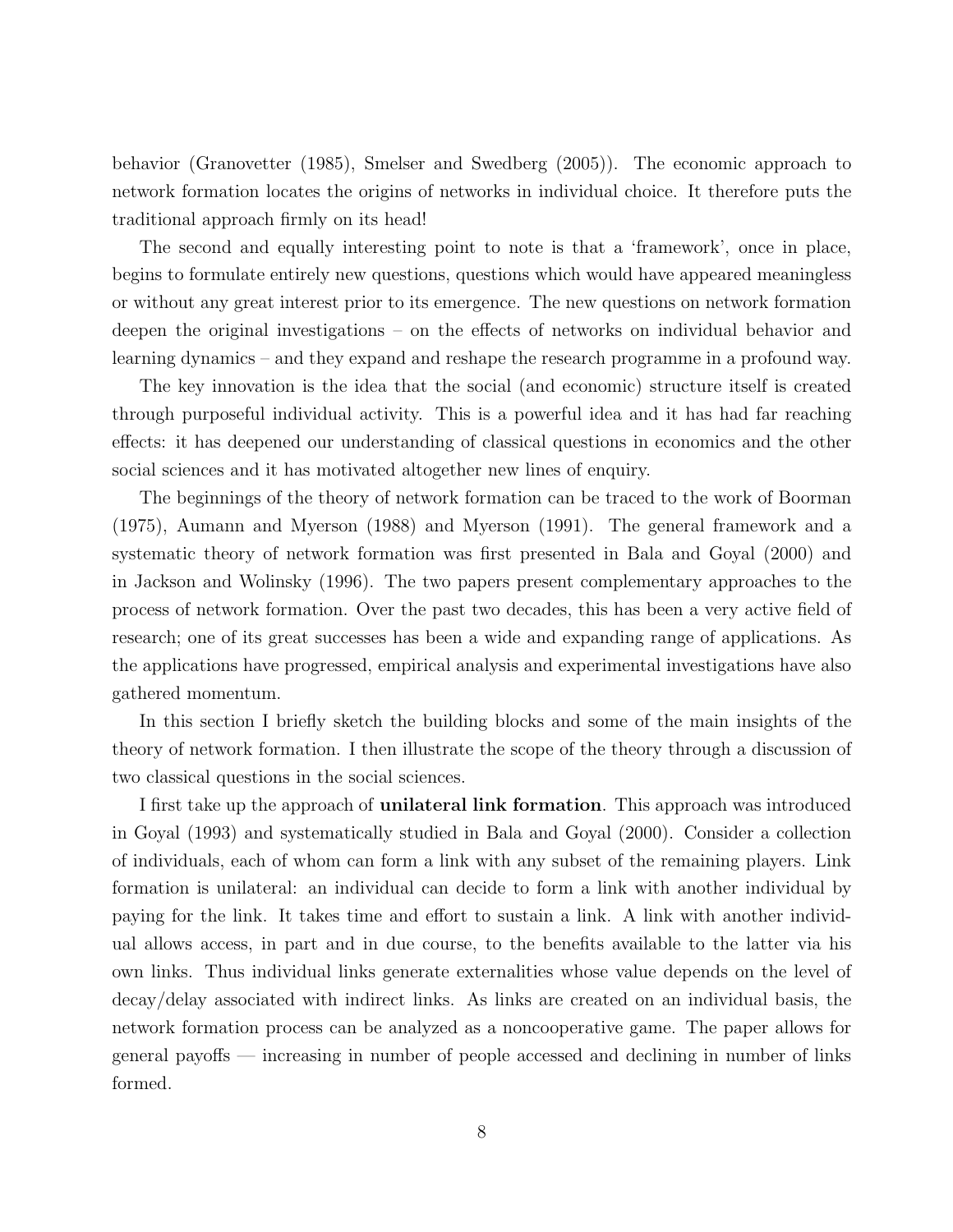There are interesting practical examples of this type of link formation – hyper-links across web-pages, citations, 'following' relations on Twitter, and gifts. But the principal appeal of this model is its simplicity. This simplicity allows for a systematic study a number of central questions concerning social and economic networks.

Bala and Goyal (2000) provide a characterization of the architecture of equilibrium networks. The equilibrium networks have simple architectures: star (hub-spoke) networks and the cycle are salient. This prediction of great heterogeneity in connections and the presence of highly connected 'hub' nodes is an important theoretical contribution. In the star network, the central hub node will generally earn much larger payoffs as compared to the peripheral nodes. Thus, the theory provides a foundation for the idea that social structures may sustain great inequality. This part of the theory ties in closely and gains significance in the context of the earlier discussion on patterns of social learning in networks with highly connected hubs.

Bala and Goyal (2000) also introduce the study of dynamics of linking: at every point, individuals may revise their current links. Their main insight is that individual efforts to access benefits offered by others lead, rapidly, to the emergence of an equilibrium social network, under a variety of circumstances. This provides a foundation to the idea that certain social structures – including those that are very unequal – may be dynamically stable.

One virtue of the unilateral link formation model is that it allows us to combine graphs and the tools of non-cooperative game theory. This approach has subsequently been used in the study of a variety of economic problems. For a survey of this work, see Bloch and Dutta (2012) and Goyal (2007).

I turn next to two-sided or bilateral link formation. This approach was introduced and developed in Jackson and Wolinsky (1996). A link between two players requires the approval of both the players involved. This is the natural way to think about link formation in a number of social and economic contexts such as the formation of friendship ties, coauthorship, collaborations between firms, trading links between buyers and sellers, and free trade agreements between nations.

The simplest way to think of two sided link formation is to imagine an announcement game along the lines of the game sketched by Myerson (1991). Each player announces a set of *intended* links. A link between two individuals A and B is formed if both A and B announce an intention to create a link. In a context where links are two sided there are elements of "cooperation" involved in the formation of a link, and so solving such games calls for new concepts.

It is useful to begin the discussion with the familiar notion of Nash equilibrium as this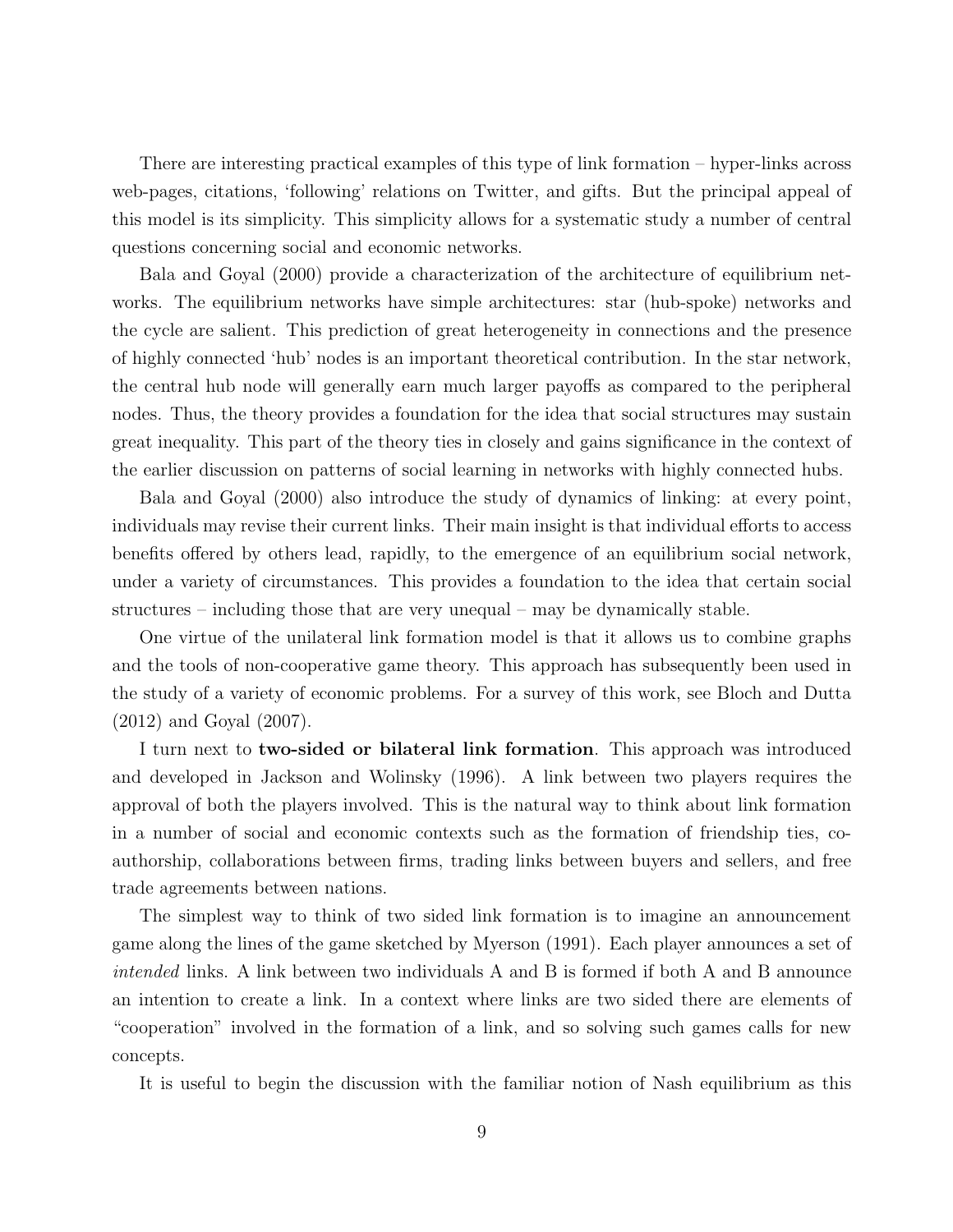will illustrate some of the conceptual issues that arise in the study of network formation with two-sided links. If every player announces that she wants to form no links then a best response is to announce no links. In other words, the 'empty' network is a Nash equilibrium for any network formation game. To overcome this type of coordination failure, Jackson and Wolinsky (1996) propose the concept of *pair-wise stable networks.*

A network is said to be pairwise stable if no individual wishes to delete a link and if no two unlinked individuals wish to form a link: Pairwise stability looks at the attractiveness of links in a network *g*, *one at a time*. Formally, every link present in a stable network must be profitable for the players involved in the link. For every link not present in the network it must be the case that if one player strictly gains from the link then the other player must be strictly worse off.

The second important contribution of the Jackson and Wolinsky (1996) paper was the result on a conflict between stability and efficiency. This highlights the pervasive externalities in linking activity and is a recurring theme in the subsequent research in this area.

The great attraction of pairwise stability is its simplicity. For any network it is relatively easy to check whether the two conditions are satisfied. The theoretical properties of this solution concept have been developed systematically and the solution concept has been widely applied; for a survey of this work, see Bloch and Dutta (2012) and Jackson (2008).

The network formation framework has motivated a vibrant theoretical, empirical and experimental literature. For book length overviews, see Goyal (2007) and Jackson (2008). For a recent overview on network formation models and applications, see the handbook on social economics edited by Bisin, Benhabib and Jackson (2012).

One of the great successes of this research has been an extensive set of economic applications. Examples of this work include formation of research collaboration networks (Goyal and Joshi, 2003), core and periphery in networks (Hojman and Szeidl, 2008), structural holes in trading networks (Goyal and Vega-Redondo, 2007), networks and coordination (Goyal and Vega-Redondo, 2005; Jackson and Watts, 2002), co-author networks (Jackson and Wolinsky, 1996), collusion networks (Belleflamme and Bloch, 2004), information networks (Galeotti and Goyal, 2010), peer networks (Cabrales, Calvo-Armengol and Zenou, 2011), labor market networks (Calvo-Armengol, 2004; Calvo-Armengol and Jackson, 2004), buyer-seller networks (Kranton and Minehart, 2001), risk-sharing networks (Ambrus, Mobius and Szeidl, 2014; Ambrus, Chandrashekhar and Elliott (2014), Bloch, Genicot and Ray, 2008; Bramoulle and Kranton, 2007), financial networks (Babus, 2008; Cabrales, Gottardi and Vega-Redondo, 2013; Farboodi, 2014), cyberattack and network design (Goyal and Vigier, 2014; Acemoglu,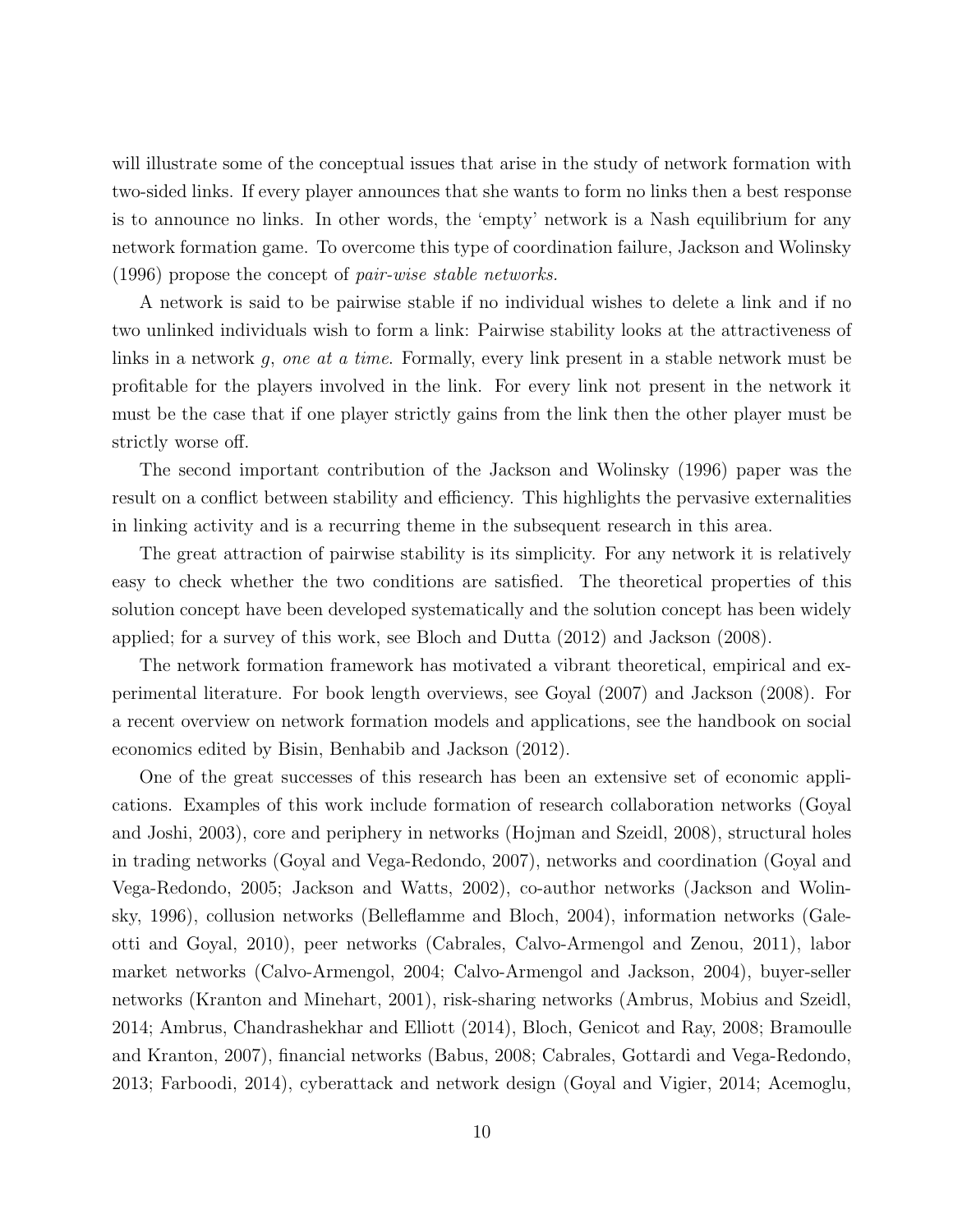Malekian and Ozdaglar, 2014) and free-trade agreement networks (Goyal and Joshi, 2006; Furasawa and Konishi (2007)).

I now discuss two applications of this approach that highlight its ability to address important open questions in the social sciences.

Homophily and Social Structure: An important strand of the research examines the effect of heterogeneity on social networks. This work asks how differences in costs and benefits of linking affect linking behavior and shape the overall social network. Early work in this field extended the basic network formation model and looked for equilibrium or pairwise stable networks (for an overview, see Goyal, 2007). In more recent years, interest has shifted to dynamic models of linking and the key element explored is *homophily*.

It is generally agreed that human relations exhibit *homophily*: individuals prefer to be friends with others like themselves. There is a long and distinguished literature on patterns of homophily in friendships. For an influential early discussion, see Lazarsfeld and Merton (1954); for a recent survey, see McPherson, Smith-Lovin and Cook (2001).

Three empirical regularities have been highlighted in this literature. One, larger groups tend to form more same-type ties and fewer other-type ties than small groups. Two, that larger groups form more ties per capita. Three, all groups exhibit an inbreeding bias: there are more friendships within a group relative to fraction in population (with the greatest bias being in middle-sized groups).

Currarini, Jackson and Pin (2009) develop a model of friendship formation that helps to explain these homophily patterns. Individuals have types and access type-dependent benefits from friendships. The innovation here is the model of friendships: individuals form friendships taking into account their preferences and the relative proportions of different types in the population. The authors examine the properties of a steady-state equilibrium of a matching process of friendship formation. They show that the three empirical regularities arise as properties of the steady state social relations if preferences exhibit biases.

The study of homophily and its consequences for inequality and segregation is a very active field of research currently; see e.g., Bramoulle et al. (2014).

The Law of the Few: The classical early work of Lazarsfeld, Berelson, and Gaudet (1948) and Katz and Lazersfeld (1955) investigated the impact of personal contacts and mass media on voting and consumer choice with regard to product brands, films, and fashion changes. They found that personal contacts play a dominant role in disseminating information which in turn shapes individuals decisions. In particular, they identified 20 percent of their sample of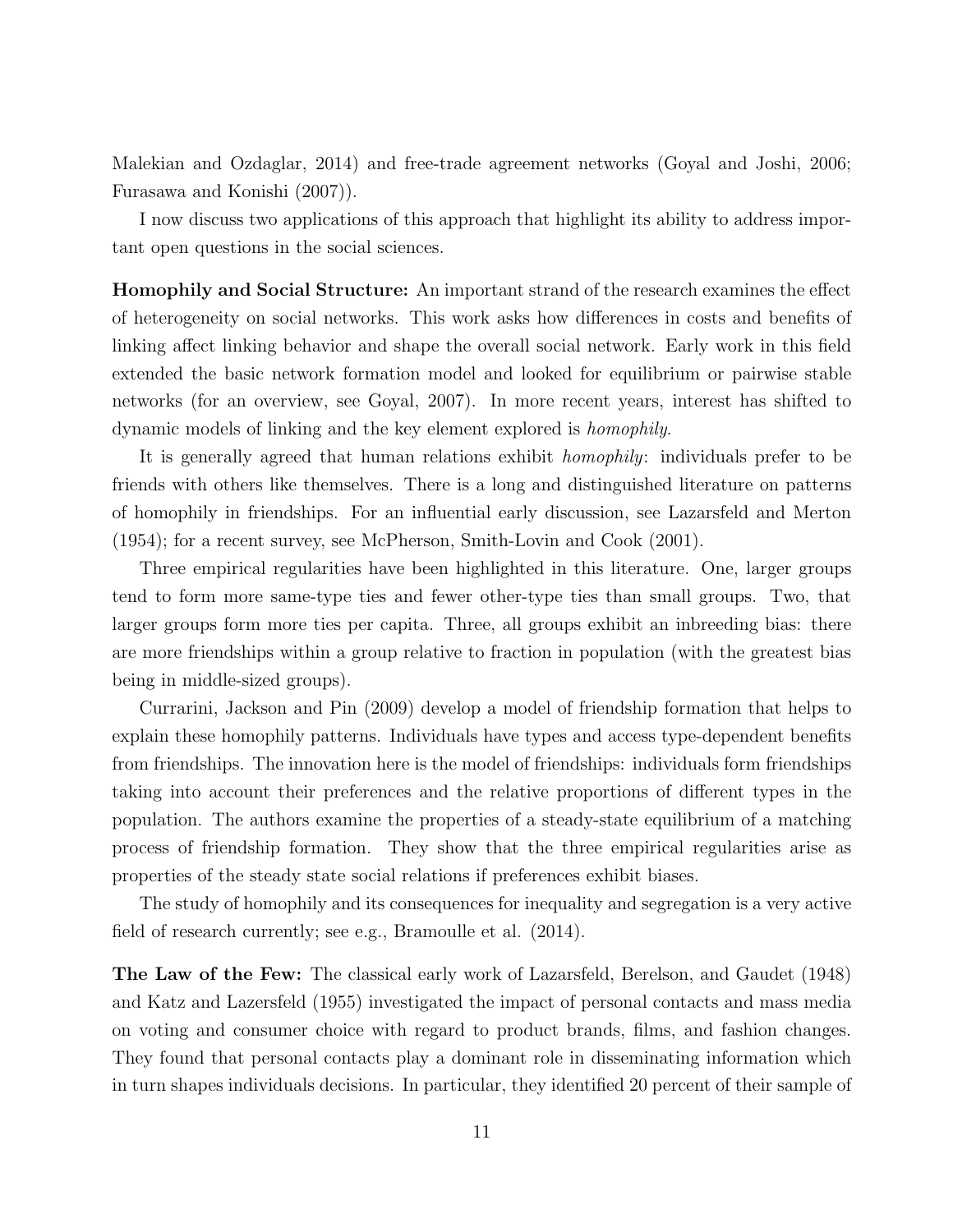4,000 individuals as the primary source of information for the rest. Moreover, there exist only minor differences between the observable characteristics of the influencers and the others. Recent empirical work on virtual social communities reveals a similar pattern of communication. How do we account for this pattern of specialization?

Galeotti and Goyal (2010) propose a model to study this question. This model combines the Bala and Goyal (2000) model of network formation with a model of local public goods developed by Bramoulle and Kranton (2007). They study a setting in which individuals choose to personally acquire information and to form connections with others to access the information these contacts acquire. Their main finding is that every (strict) equilibrium of the game exhibits the law of the few. The network has a core-periphery architecture; the players in the core acquire information personally, while the peripheral players acquire no information personally but form links and get all their information from the core players. The core group is small relative to number of individuals. They also show that a small heterogeneity in costs of acquiring information has strong effects: the individuals who have slightly lower costs of acquiring information constitute the core and acquire all the information. Thus strategic forces amplify small initial differences to create large differences in behavior and location in social structure.

A number of subsequent papers have explored models that combine behavior and formation of structure; see e.g., Baetz (2014) and Hiller (2013).

The theoretical research on network formation has been accompanied by a growing sophistication in empirical investigations on the structure and dynamics of networks. It is useful to view this work as dealing with small and large networks. Small networks may involve oligopolistic firms or countries (and range from a few nodes to a hundred nodes), while large networks involve scientists, individual consumers, or web pages (and may contain from hundreds of thousands to millions of nodes). The theoretical models in economics provide a good account for the stylized features of small and medium sized networks but these models do not account well for the complexities of large and massive networks. As computational power has grown the interest and ability to map very large networks has also grown. This gap between the successful theoretical game theoretic models and the properties of large empirical networks now presents a major challenge to the received theory.

Empirical contexts appear to be rich in heterogeneity and in dynamics: this suggests that individuals will have limited information on the identity of nodes and on the structure of the network. An early response to this complexity is a paper by Jackson and Rogers (2007).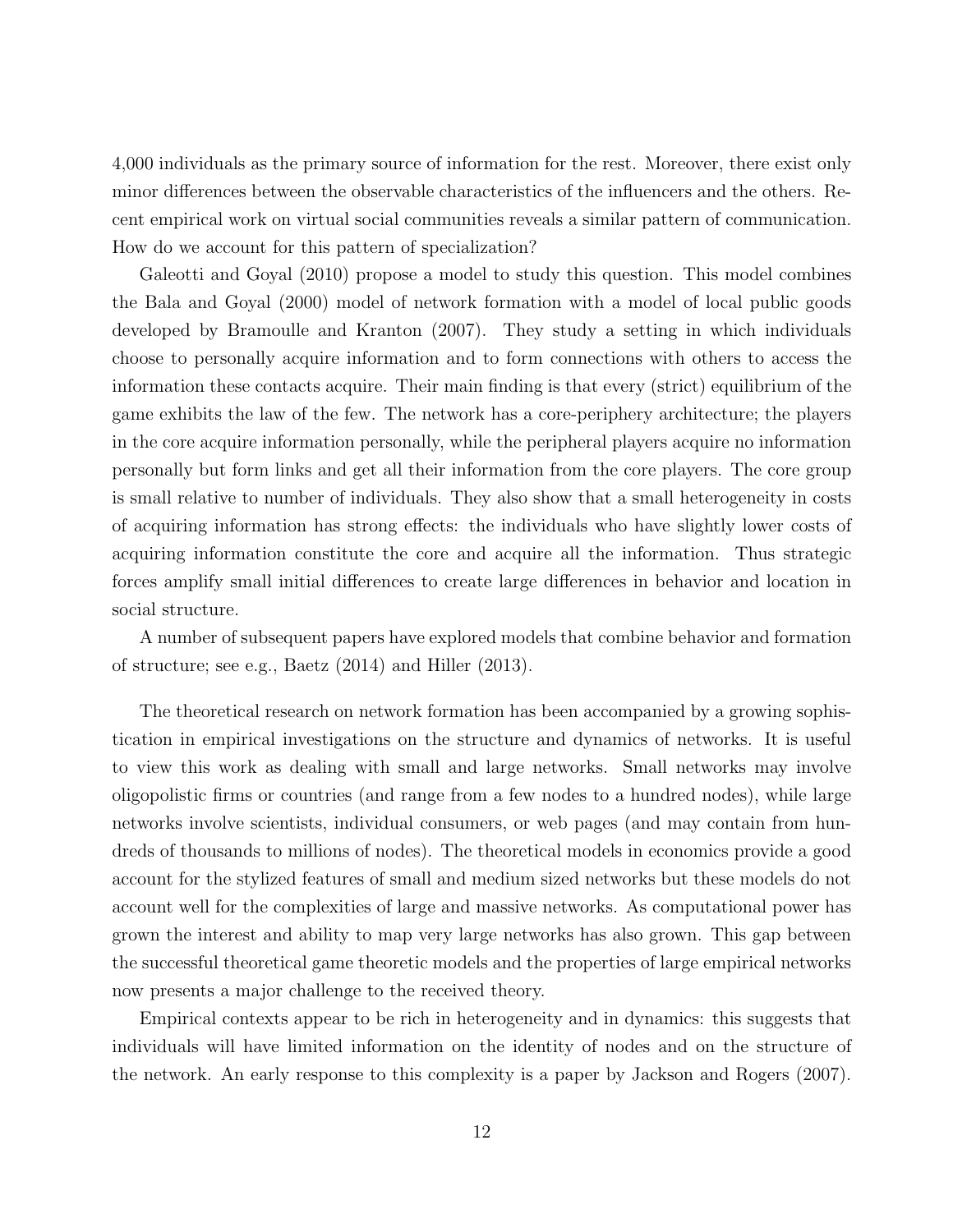They present a dynamic model of linking where newly born nodes use a combination of random linking and network based linking to form new networks. The linking follows plausible rules of thumb and individuals do not take into account the effects of their actions or the evolution of the network in making their choices. Nevertheless, the dynamics of linking generate a concrete set of predictions on network structure as a function of key parameters, such as the ratio of random versus network based linking. The model provides us with a mechanism that shapes network evolution. In this sense it is close to the models in physics and mathematics. However, as the micro structure is kept minimal – preferences, information and choice is not modeled explicitly – it is unclear how one can make use of the model for normative or for policy experimentation. There is thus a tension between the standard approach in economics and the need to account for large scale empirical networks.<sup>5</sup>

Empirical work also suggests that a relation between two individuals have different facets: a link may typically performs a variety of functions and that they are interrelated. Existing theoretical work on the other hand assumes that a network performs a single function and studies this role in isolation. Moving from single role networks to multiplex networks is an important challenge for future work.

To summarize, the theory of network formation provides an account for how individual action shapes social and economic structure. In founding a theory of social structure upon individual choice, it presents a major departure from earlier traditions in sociology and the other social sciences. The theory combines elements of the theory of games with probability theory and graph theory. It offers insights into a variety of real world phenomena, especially in the context of small and medium size networks. There, however, remains a tension between the stark predictions of the successful models of network formation and the complex properties of large and evolving networks.

## 4 The route to normal science: prices, competition and networks

At the start and through the 1990's, research on networks focused on behavior in given networks and on the theory of network formation. I would say that this research proceeded at

<sup>5</sup>Galeotti et al (2010) present one resolution to this tension. They assume that individuals have limited and local information of the complex network in which they are embedded. This leads them to develop a model of incomplete private information and examine how variations in the strategic structure of the game, the depth of network knowledge and the underlying network structure jointly shape behavior.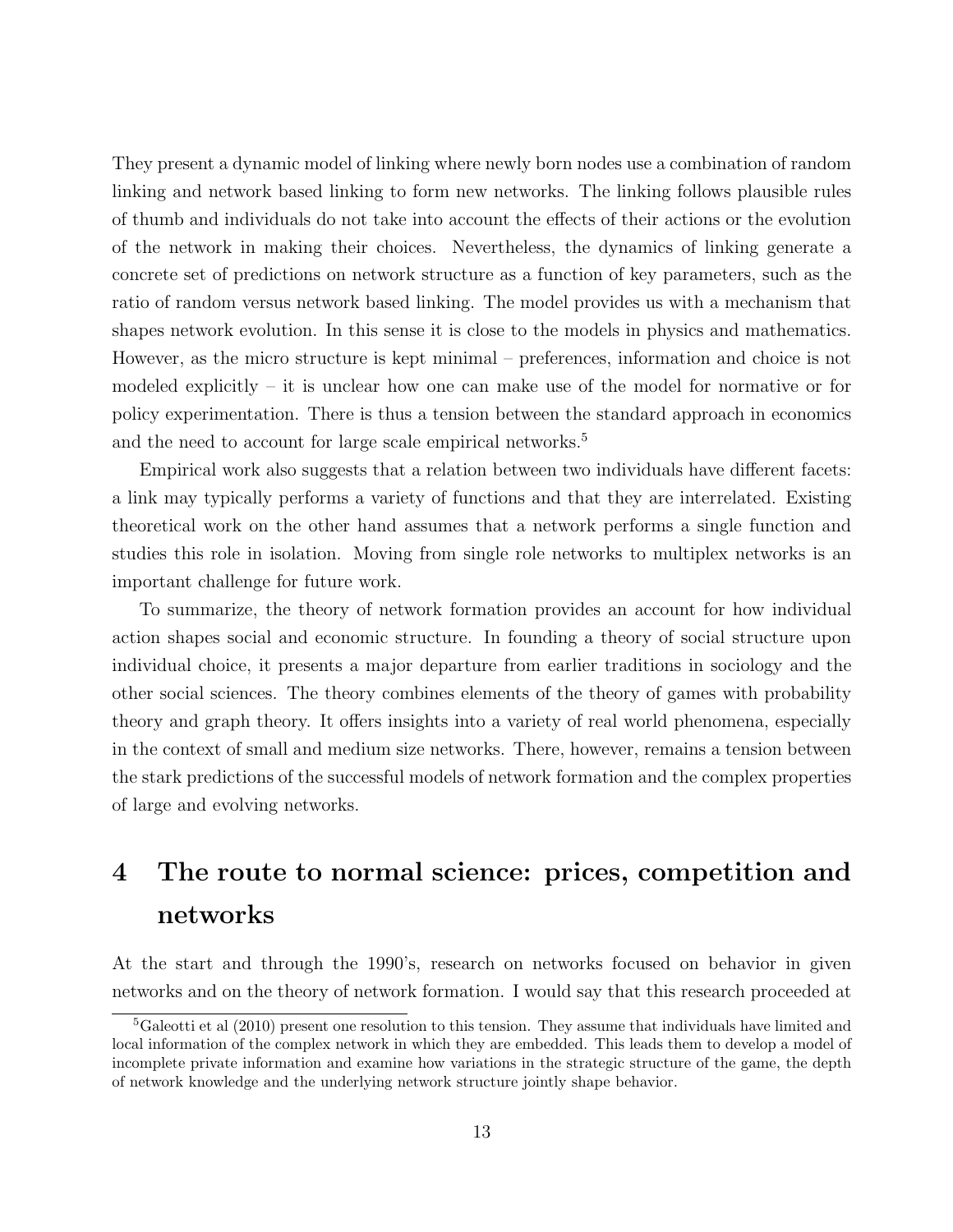a 'pure' and 'general' level with relatively little connection to applications. But, by the end of the decade, economists working in networks began to address specific economic questions and, as they did so, they began to develop models that included competition, prices and markets. Indeed, the last decade has seen the emergence of a very rich and thriving research programme in which these standard economic concepts play a central role. In this respect, there is a close analogy with the spread of game theory during the 1980's and 1990's in one applied field after another in economics. We are beginning to see a similar trend with networks.

The aim of this section is to illustrate this development through a discussion of a few notable examples. I find it useful to distinguish between 'social' and 'economic' networks; while this distinction is a little artificial in some applications, it is helpful in organizing the discussion.

#### 4.1 Economic Networks and Markets

In the classical Walrasian model it is assumed that individuals are anonymous, that they can all trade with each other and that this trade takes place at a common price. In real world markets buyers and sellers develop durable relations of exchange, these relations are personal and that there are definite limitations on who can trade with whom. Moreover, terms of trade differ across traders and that they depend on the network structure of relations; for empirical evidence see e.g., Uzzi (1993), Kirman and Vignes (1991), among others. These findings lead us to view markets as networks. We are then led to ask what are the incentives of buyers and sellers to form durable relations?

I start with a discussion of the market as a network. Kranton and Minehart (2001) consider a model with two stages. In stage 1, buyers unilaterally choose to form links with sellers. These links enable buyers to procure goods or inputs. Buyers trade-off expected gains from trade against costs of link formation.<sup>6</sup> In stage 2, the valuations of buyers are realized; they then engage in trade with sellers restricted by the network structure defined in the first stage. The trading in stage 2 takes place through a centralized auction where at each price efficient matches are determined.

The paper establishes two major results: networks arise as a mechanism to pool uncertainty in demand and trade it off with the costs of establishing bilateral ties. The analysis also reveals, somewhat surprisingly, that an efficient allocation mechanism (ex-post competitive

 ${}^{6}$ For a related strand of the literature on buyer-seller networks with a different modeling approach – based on heuristic learning rules and random linking decisions – see Weisbuch, Kirman and Herreiner (2000).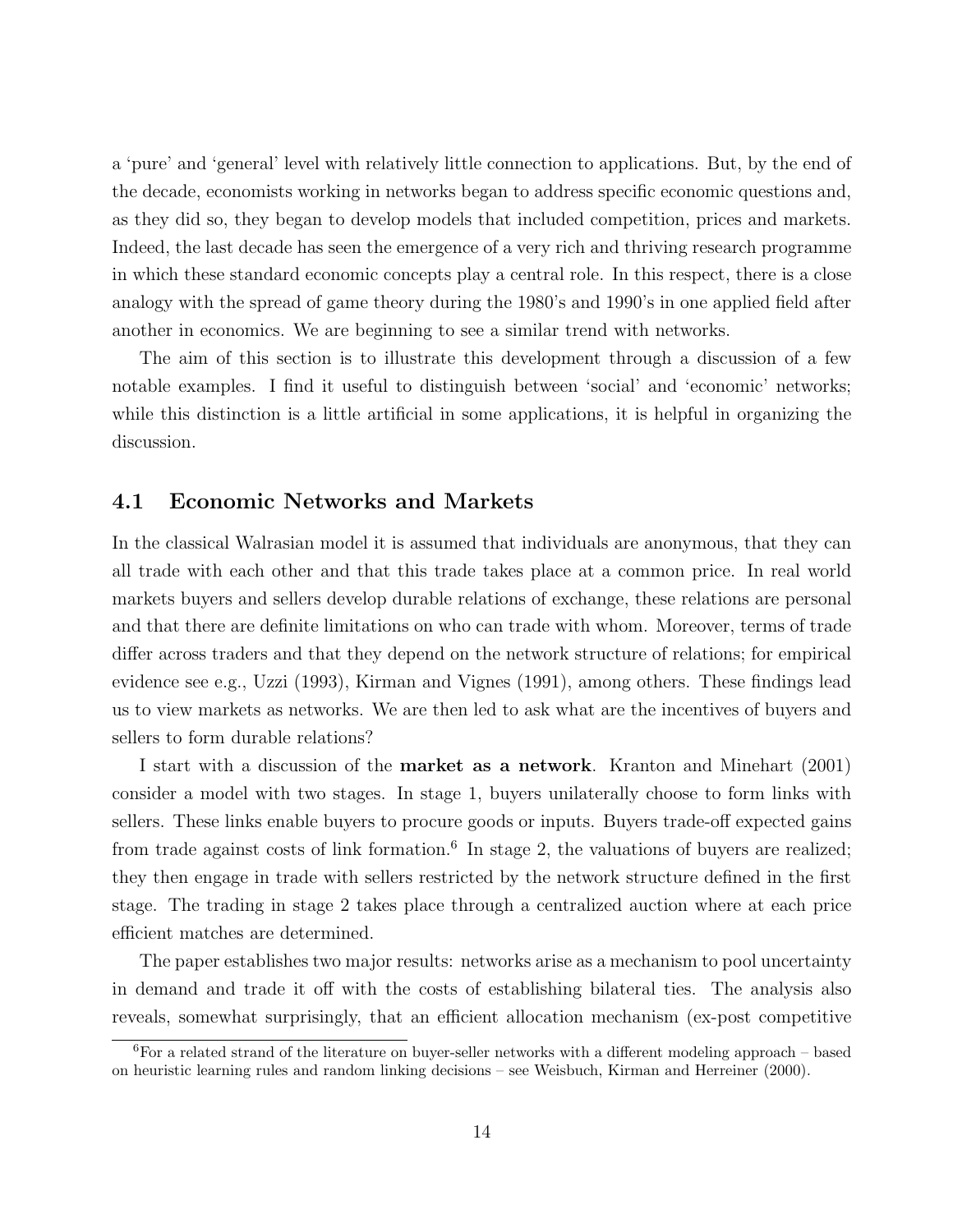environment) is sufficient to align the buyers' incentives to form ties with the social incentives. For a systematic recent study of inefficiencies in networked markets, see Elliott (2014).

The Kranton-Minehart (2010) model pertains to direct buyer-seller ties: the modern economy is characterized by extensive and complicated array of supply chains, that span industries and countries. A more recent strand of the literature studies pricing, contracting and competition in these supply chains (Choi, Galeotti and Goyal (2014), Gale and Kariv (2009), Goyal and Vega-Redondo (2007), Manea (2013), and Kotowoski and Leister (2012), and Nava (2014)). This work builds on the earlier tradition of games on networks. The study of supply chains is now also a major focus of study in macroeconomics: the interest here is in understanding how the network structure of production connections amplifies shocks and thereby generates more or less aggregate volatility (Acemoglu et al. (2012), Carvalho (2014)).

I now turn to the other standard model of markets: oligopolistic competition. The standard model of oligopoly assumes that firms non-cooperatively set prices (or quantities). Empirical work suggests that collaboration between firms is common. This collaboration takes a variety of forms, which include creation and sharing of knowledge about markets and technologies, the setting of market standards and the sharing of facilities (such as distribution channels or plane capacity). Typically, collaboration ties are bilateral and are embedded within a broader network of similar ties with other firms. Considerable asymmetries exist between the level of collaborative activity across firms, with some firms forming several ties whereas others are poorly linked (Powell 1990; Hagedoorn, 2002; Gulati, 2007). This empirical evidence motivates the study of the relation between oligopolistic market competition and collaboration networks.

Goyal and Joshi (2003) present a framework for the study of these issues. The two ingredients are a model of bilateral link formation and the standard textbook model of oligopoly. The innovation here is a general model of bilateral linking. Prior to competing in the market, firms can form pair-wise collaborative links with other firms. These pair-wise links involve a commitment of resources and lead to lower costs of production of the collaborating firms.

Goyal and Joshi (2003) show that incentives to form links are closely related to market competition: in a standard homogenous good model if competition is in prices, firms choose to form no links, while if competition is in quantities, then firms typically form dense but asymmetric networks of collaboration. Thus collaborations are used by firms to generate competitive advantage. Moreover, market competition shapes networks and these networks in turn define the competitiveness of firms in a market. This two-way flow of influence between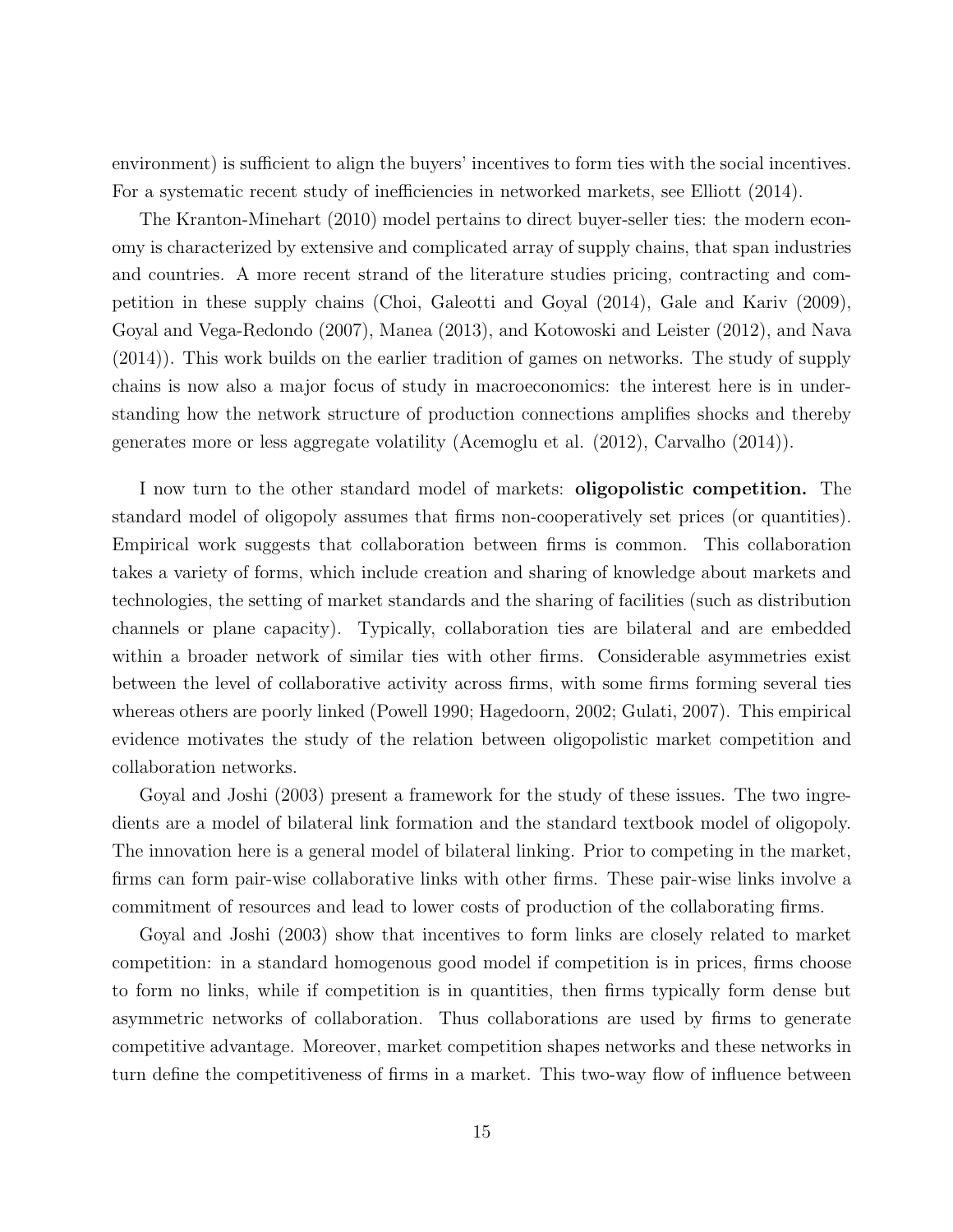markets and networks is central to understanding economic activity.

Collaboration networks in markets remains an active field of research; recent papers explore socially optimal networks and the scope of public policy (Koenig et al. (2014), Westbrock  $(2010)$ ).

In the applications above, I have considered direct ties between buyers and sellers or between firms. I now turn to intermediation. The financial sector embodies intermediation in a pure form – that between the sources and the eventual users of savings. Traditional models of the banking sector generally pay little attention to the rich patterns of intermediation within the sector. Following the financial crises of 2008, there has been renewed interest in the role of interconnections among financial institutions as a source for the transmission and possible amplification of shocks. Consequently, a number of papers have documented the structure of the inter-bank lending network, see e.g., Bech and Atalay (2010), Afonso and Lagos (2012), Van Lelyveld I., and t' Veld (2012). The broad consensus is that this network has a coreperiphery structure: there is a core of large banks that are densely interconnected, and a large number of smaller banks at the periphery. There is a net inflow of funds from the peripheral banks to the core banks. These empirical findings motivate the study of economic mechanisms underlying the formation of core-periphery financial networks.

In a recent paper, Farboodi (2014) develops a model of the financial sector in which banks choose to form endogenous intermediation links with each other. There are banks that have links with depositors and banks that have links with potential investors. A link between two banks is a durable relationships. Links are unilateral: a link from A to B constitutes a commitment from A to honor any loan demand from B. A bank has an incentive to form multiple links and be the intermediary between a source bank and a destination bank as it can then earn 'rents'. Farboodi (2014) shows that a core-periphery network endogenously emerges as an equilibrium outcome. An important result is that the network is inefficient as banks who lend to investors 'over-connect', exposing themselves to excessive counter-party risk, while (depositor linked) banks who mainly provide funding end up with too few connections. This creates excessive risk in the system at large.

This paper builds on the early work of Allen and Gale (2000) and Babus (2006) in financial networks and Goyal and Vega-Redondo (2007) in the theory of network formation. It is also part of the recent flurry of activity in the area of financial networks: other recent papers include Allen, Babus and Carletti (2012), Acemoglu, Ozdaglar and Tahbaz-Salehi (2015), Cabrales, Gottardi and Vega-Redondo (2012) and Elliott, Golub and Jackson (2014).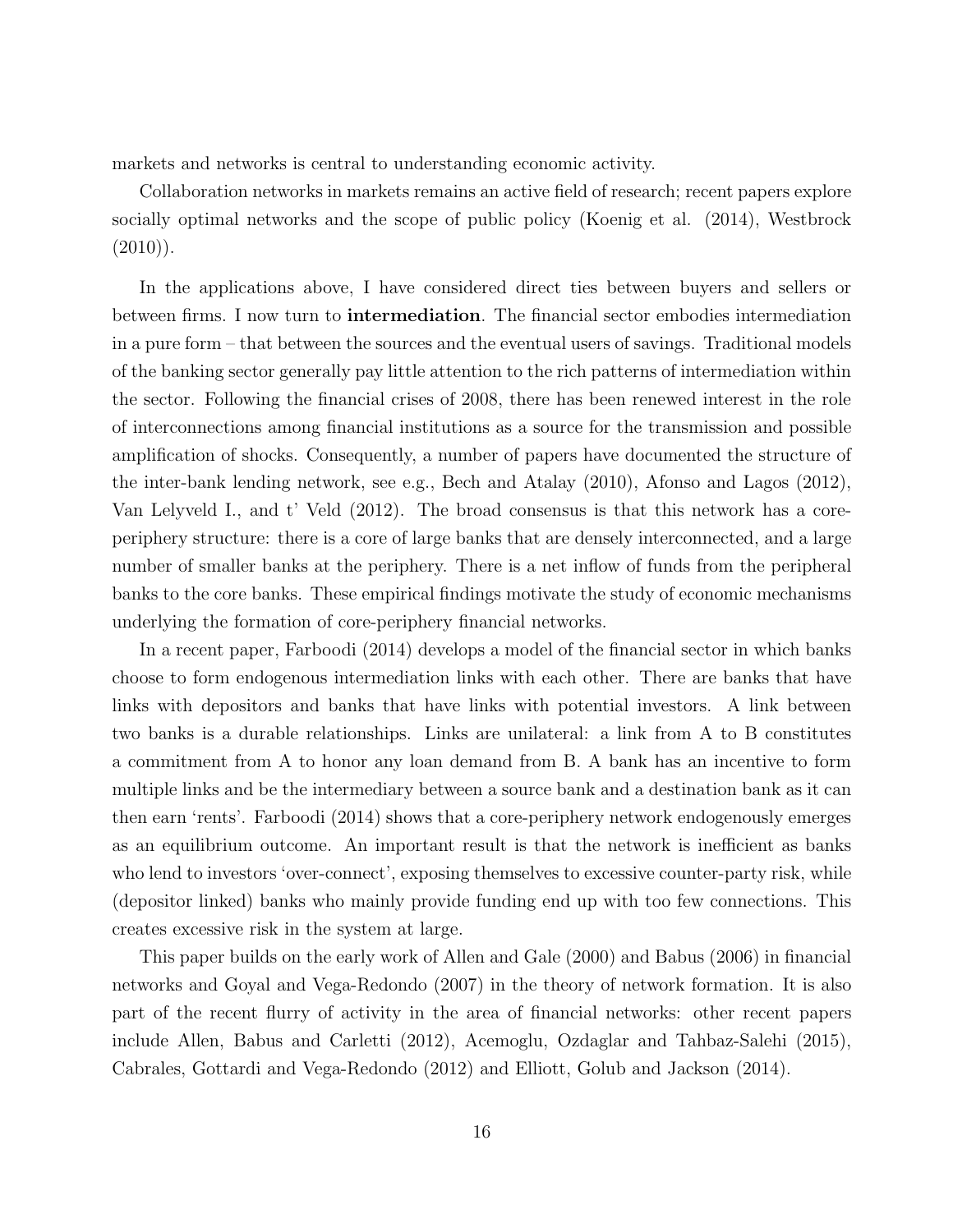#### 4.2 Social Networks and Markets

In this section, I discuss the interaction between social ties between individuals – examples include friendships, family ties, street neighborhoods, caste, race and religious affiliations – and markets. As a first approximation, these ties may be taken as given and external to the specific economic problem being studied.<sup>7</sup>

I start with a discussion of social networks in product markets. In the standard product market model a firm chooses prices, advertising strategy and quality taking as given heterogenous consumer preferences (Tirole (1994)). The role of friends, neighbors, and colleagues in shaping consumer choice has been brought out in a number of studies over the years. In the past, the practical use of such social influences for advertising or pricing was hampered by the lack of good data on them. The growth of the Internet and the large amounts of data on online social networking along with the other advances in information technology have made it considerably easier to gather data on social networks and have led to an explosion in interest on how firms and governments can harness the power of social networks to promote social and private goals. Practical interest has centered on questions such as: for which product categories are networks important and when are they unimportant; what are the relevant aspects of networks; how should a firm use social networks to promote its product; how much should a firm be willing to pay to acquire information about social networks and how should a firm compete with other firms on social networks.

Galeotti and Goyal (2009) study the optimal strategy of a firm that wishes to reach maximum number of consumers located in a social network. The firm chooses whom to target with advertisements, under the assumption that advertisements travel through connections. They show that the optimal strategy involves targeting more connected nodes in some cases and poorly connected nodes in other cases. The use of social networks always leads to higher sales and greater profits. However, an increase in the level and dispersion of social interaction can have non-monotonic effects on level of optimal strategy. Finally, they also show that the returns to investing in market research on social networks are greater in more unequal networks.

These results are obtained in a setting with one firm, with one step spread of advertisement,

<sup>&</sup>lt;sup>7</sup>The effect of social networks on economic life is the subject matter of economic sociology; for an overview of this work, see Smelser and Swedberg (2005). There are overlaps between the work in sociology and research on networks in economics and a deeper engagement would be mutually beneficial. But a detailed discussion of the relations will not be attempted here, as it will take me too far afield. I make some general remarks on this issue in the appendix.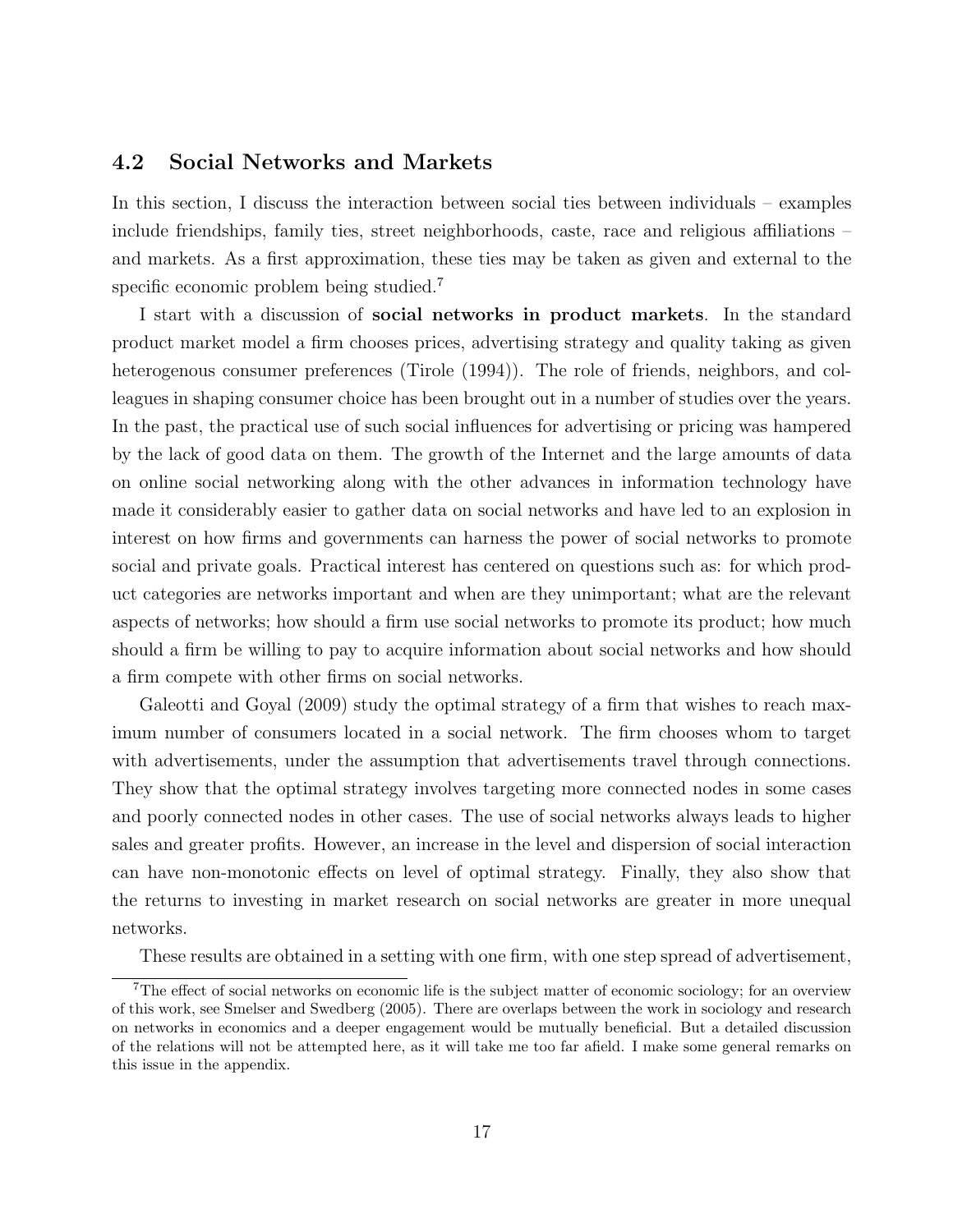and with advertising strategy only. Current research extends and deepens the scope of the analysis significantly to include multiple firms, dynamics of spreading information, and to allow for pricing in addition to advertising choices (Fainmesser and Galeotti (2014), Goyal and Kearns  $(2012)$ , and Campbell  $(2013)$ ). The use of social networks for optimal diffusion of information remains a very active field of research in economics and in other social and information sciences.

In a related line of work, researchers have explored the use of targeted pricing strategy in social networks. In the standard network externalities literature pricing was conditional on the size of aggregate consumer base (Farrell and Saloner (1986), and Katz and Shapiro (1985)). Network externality often arises through the use of common products or services in personal interaction. So the value of adopting a product to a consumer would depend on how many of her neighbors adopt the same product. In other words, the value depends on adoption patterns in the local neighborhood. This motivates the study of optimal pricing that is sensitive to the network properties of individuals. In an important paper, Bloch and Querou (2013) analyze the problem of optimal monopoly pricing in social networks where agents care about consumption of their neighbors. They show that optimal prices are related to consumer centrality in the social network. This relation depends on the market structure (monopoly vs. oligopoly). They identify two situations where the monopolist does not discriminate between nodes in the network: linear monopoly with consumption externalities and local monopolies with price externalities. Aoyagi (2014) extends this work to allow for more general externalities and competition among several firms.

I turn next to the role of social networks in financial markets. This is one setting where the standard market model of anonymous traders and common prices that reveal information of traders has been very dominant. In recent years this standard view has been the subject of much attention, both empirically and theoretically. By way of motivation, I start with some empirical findings. Cohen, Frazzini and Malloy (2008) show that portfolio managers place larger bets on firms when they went to school with senior managers or a board member and perform significantly better on these holdings. Similarly, Hong, Kubik and Stein (2005) document that US fund managers located in the same city commit to correlated investment decisions. The authors argue that such correlated choices may be due to peer-to-peer communication or because fund managers in a given area base their decisions upon common sources of information. The empirical evidence motivates a more systematic study of the relation between information social networks and trader behavior and aggregate outcomes on volume and prices. Ozsoylev and Walden (2011) and Colla and Mele (2010) study asset pricing in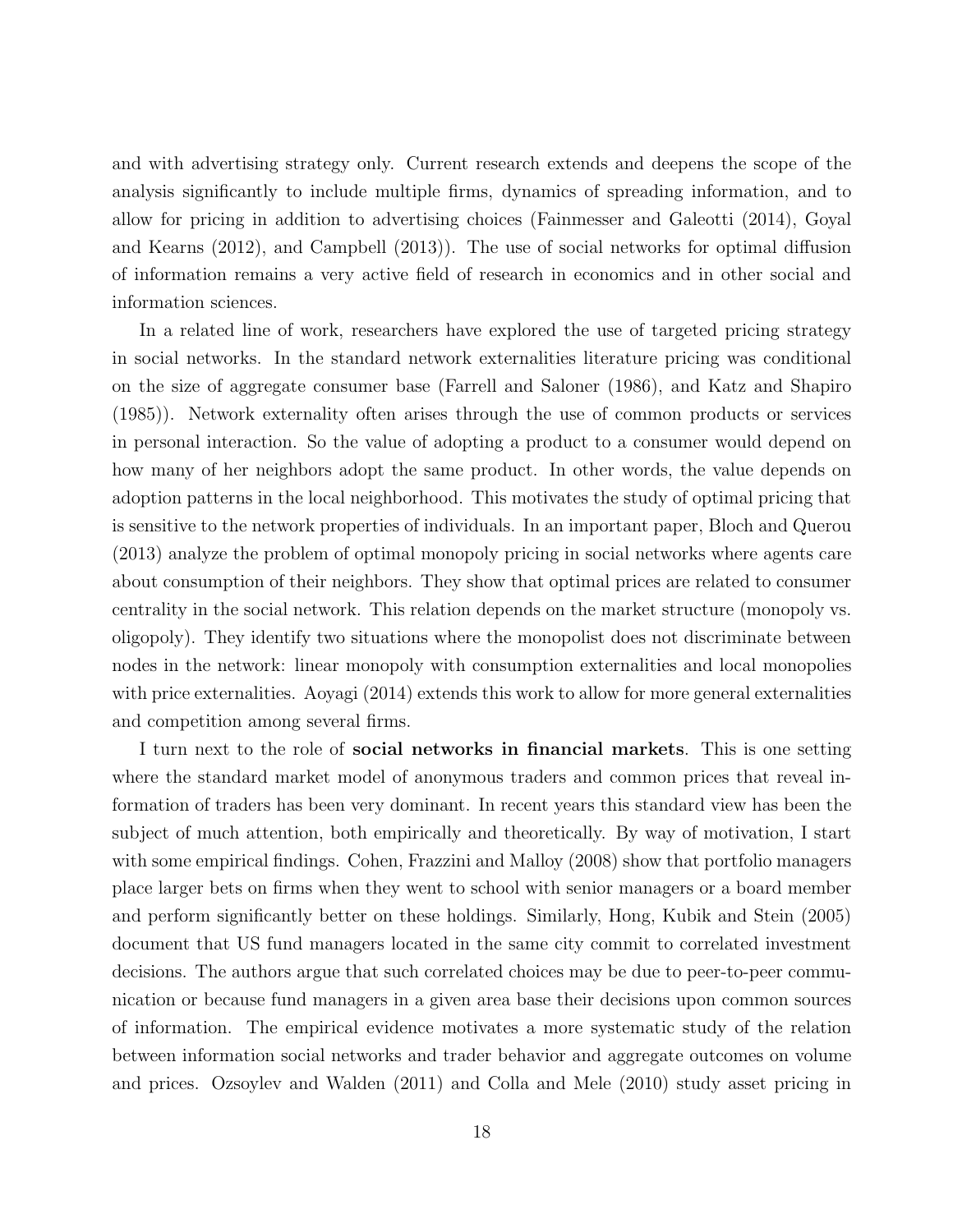markets where traders are located in information networks. They study trader behavior on a fixed network and derive a relation between equilibrium outcomes (on prices and trading volume) and the network topology.

I turn finally to the role of social networks in labor markets. Workers like jobs that suit their skills and location preferences, while firms are keen to hire workers who have the right ability for the job. However, workers do not know which firms have vacancies, and finding out the right job takes time and effort. Similarly, firms do not know which workers are looking for a job. Faced with this lack of information, workers look for job advertisements in newspapers and magazines. They also spread the word among their friends and acquaintances that they are looking for a job, and indeed there is substantial evidence that they often get information on job vacancies via their personal connections. A second type of information problem concerns the ability of workers: a person generally knows more about his own ability as compared to a potential employer. Indeed, this asymmetry in information leads workers to invest in signals of their quality (such as educational degrees, certificates and licenses), and it leads potential employers to ask for references and recommendation letters. Referrals – references and recommendation letters – are widely used in the process of matching workers and firms. A letter of reference is only valuable in so far as the employer can trust the writer of the letter; this suggests that the structure of personal connections is likely to play an important role in matching workers and firms.

These observations raise the question: how does the pattern of social contacts affect the flow of information about jobs? The flow of information across persons will influence how quickly workers are matched with jobs which will in turn shape the level of employment. The patterns of social connections will also determine who gets information and when; this in turn may determine who gets a job and who is left unemployed, which will in turn have a bearing on the distribution of earnings and overall inequality in a society. The study of social networks in labor markets has a distinguished and long history; for a survey of this work, see Granovetter (1974) and Goyal (2007). The older work has an empirical orientation. In recent years, economists have made significant progress in the theoretical analysis of this issue.

Calvo-Armengol and Jackson (2004) study a model of information transmission on job vacancies. Their analysis of this model yields three main insights. The *first* insight is that the employment status of individuals in a social network is positively correlated. Empirical work suggests that there is significant correlation in employment status within social communities or geographically contiguous city districts. The *second* insight is that the probability of finding a job is declining with the duration of unemployment. Duration dependence of unemployment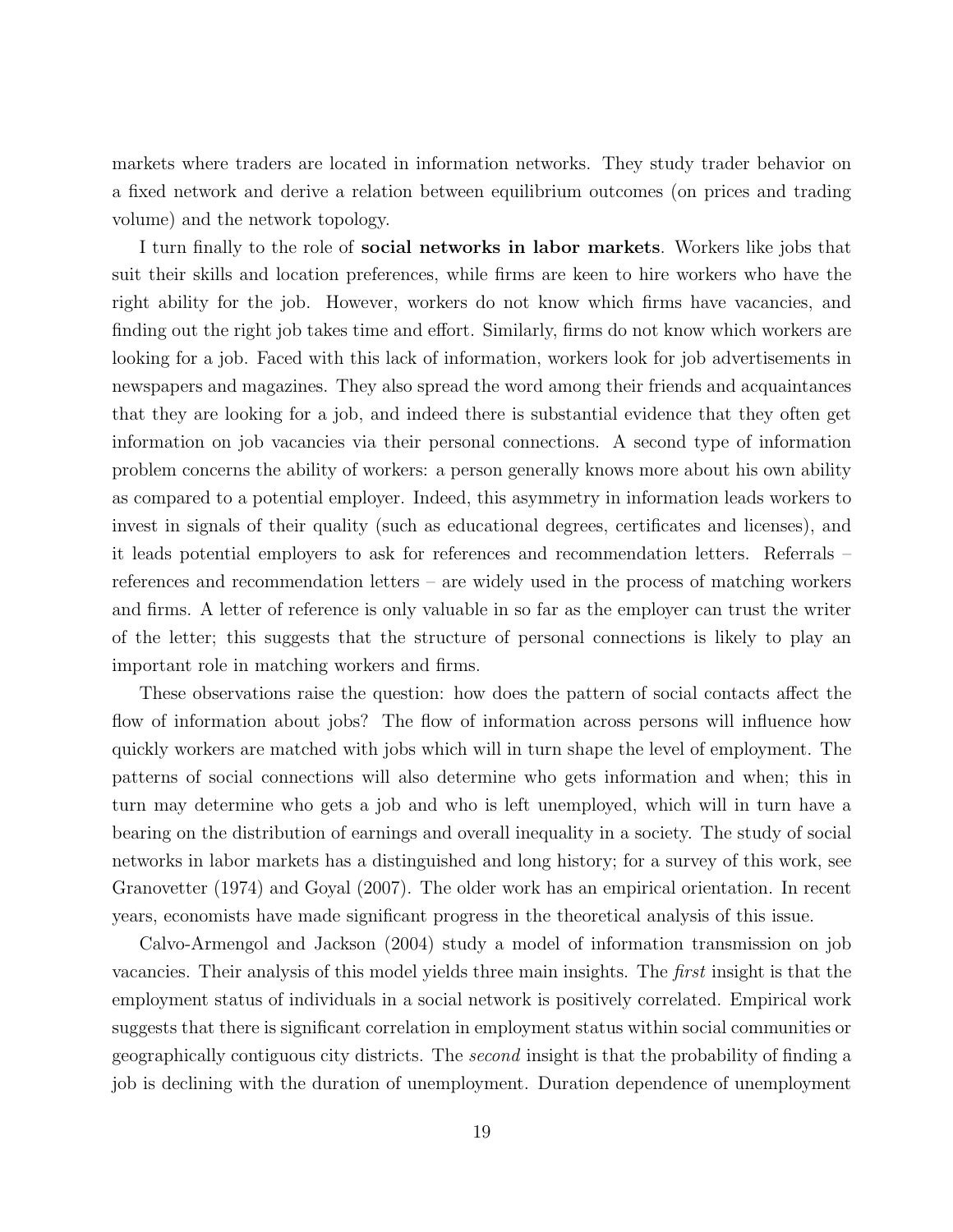has been widely documented. The reason that duration dependence arises in a context of social information sharing is that a longer spell of unemployment reveals that a person's social contacts are less likely to be employed, which in turn makes it less likely that they will pass on information concerning vacancies. The *third* insight is that small initial differences in employment across otherwise identical groups of individuals can have significant effects on the incentives to drop out of the labor market. However, if individuals drop out of the social network then this reduces the value to others of remaining in the network. Thus small initial differences can create a sequence of drop outs, which in turns can have long run effects on employment prospects of the group.

Montgomery (1991), studies the adverse selection problem in labor markets. The analysis of this model yields two key insights. The *first* insight of the analysis is that workers with more connections will earn a higher wage and that firms who hire through contacts (of their existing high quality workers) will earn higher profits. The reason for this relation between connections and wages is simple: more connections implies a higher number of referral wage offers from firms (on average) and this translates into a higher accepted wage (on average). The *second* insight is that an increase in the density of social connections raises the inequality in wages. This effect is a reflection of the lemons effect: an increase in social ties means that more high ability workers are hired via referrals, and this lowers the quality of workers who go into the open market, thereby pushing down their wage, relatively.

In Calvo-Armengol and Jackson (2003), prices and competition do not play a role, while in Montgomery (1991) there is no modeling of network topology. The integration of network topology with the usual ingredients of pricing and competition remains a challenging open problem.

### 5 Closing the circle

The study of networks is one of the most dynamic and exciting fields of research in contemporary economics. The research ranges across theory, experiments and empirics. The models address an increasingly wide and ambitious range of questions using mathematical models and statistical techniques that in turn draw on a variety of disciplines. In this paper, my aim has been to locate the innovation that networks bring to economics, to assess the current state of research and to point to current challenges.

I have argued that research on networks in economics started with theoretical innovation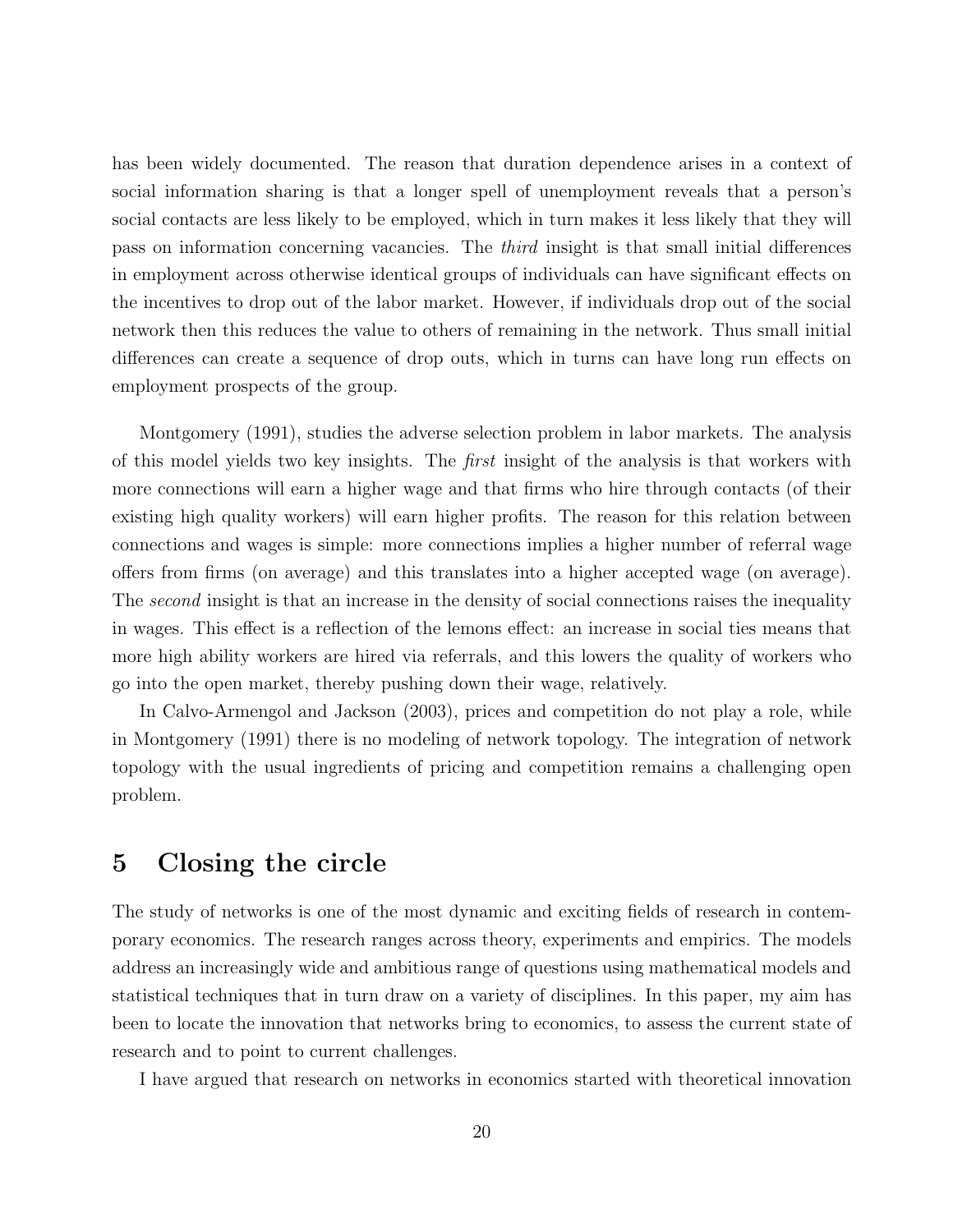in the early 1990's. At the start, both the research on social learning and the research on network formation emerged in relative autonomy from applications and empirical work. When the results came in contact with substantive issues in economics this research gathered momentum. It generated new questions that built on the research and lent the programme greater significance. In the last decade the innovations have matured; now they combine with pre-existing concepts – such as competition, asymmetric information, and prices – to build an encompassing framework. In the words of Kuhn (1962), research on networks in economics has acquired the traits of 'normal' science.

I have also identified a persistent and growing tension between (much of) the theoretical research and the empirical findings on behavior and structure of large and complex networks. This tension should not come as a surprise: traditionally, economists have been successful at developing concepts for the study of interaction in small closed groups (game theory) and interaction among large groups (competitive markets and general equilibrium). A social network typically consists of a large number of individuals and any individual interacts only with a small subset of them. The analysis of many actors located within complex networks strains the plausibility of delicate chains of strategic reasoning which are typical in game theory. Similarly, the 'local' interaction in social networks makes anonymous competitive equilibrium analysis implausible. Thus networks fall between the 'small' and the 'large'. So, while much has been accomplished, I believe that this tension will continue to offer a fertile ground for new and exciting research in the years to come.

#### 6 References

- 1. Acemoglu, D., V. Carvalho, A. Ozdaglar and A.Tahbaz-Salehi (2012), The Network Origins of Aggregate Fluctuations, *Econometrica*, 80, 5, 1977-2016.
- 2. Acemoglu, D., M.A. Dahleh, I. Lobel, A. Ozdaglar (2011), Bayesian Learning in Social Networks, *Review of Economic Studies*, 78, 1201-1246.
- 3. Acemoglu, D., A. Malekian and A. Ozdaglar (2014), Network security and contagion, *mimeo*, MIT.
- 4. Acemoglu, D., A. Ozdaglar and A. Tahbaz-Salehi (2015), Systemic Risk and Stability in Financial Networks, *American Economic Review*, 105, 2, 564-608.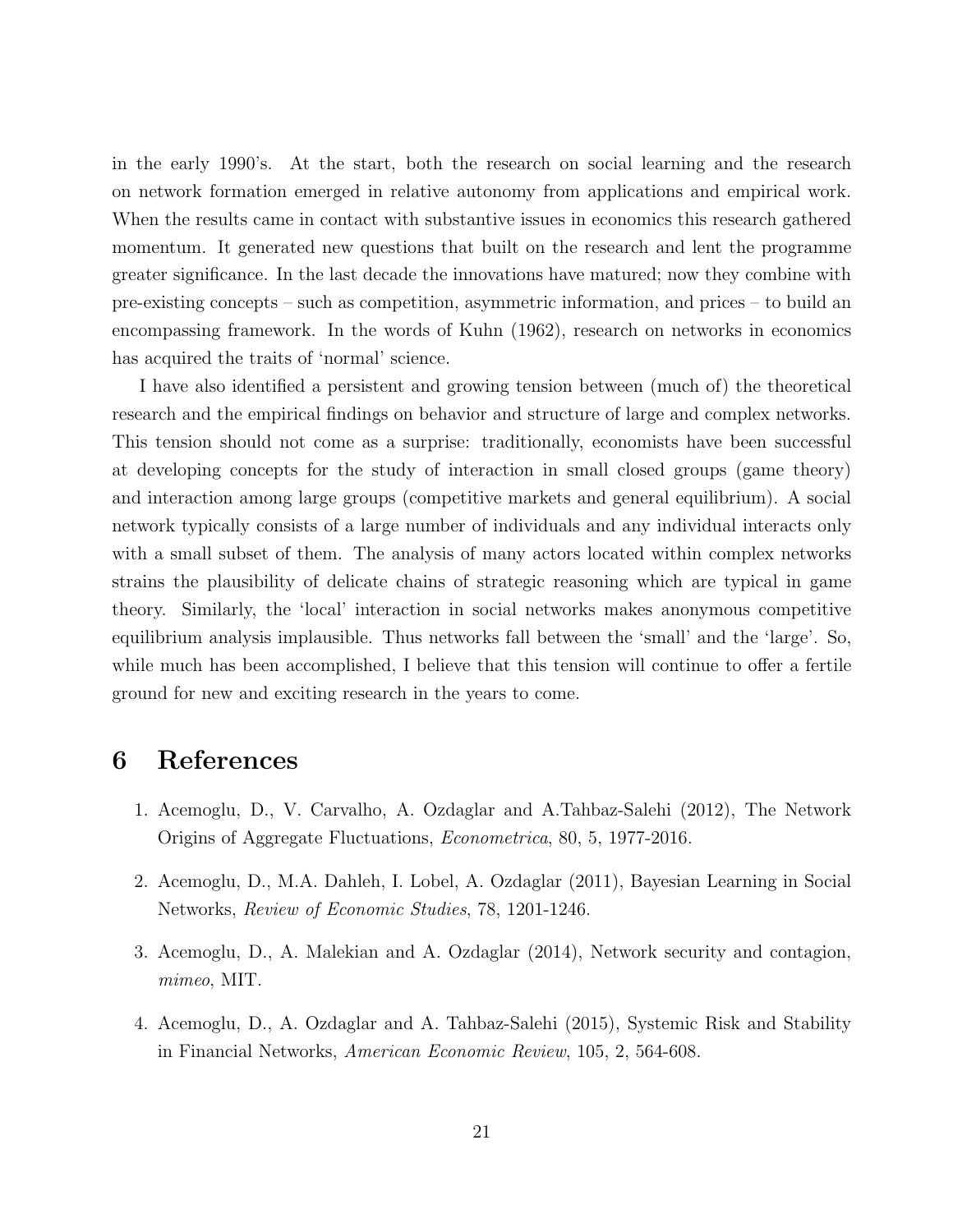- 5. Afonso, G. and R. Lagos (2012), Trade dynamics in the market for federal funds. *Federal Reserve of New York Staff Report.*
- 6. Allen, F., A. Babus, E. Carletti (2012), Asset commonality, debt maturity and systemic risk, *Journal of Financial Economics*, 104, 3, 519-534.
- 7. Ambrus, A., M. Mobius and A. Szeidl (2014) Consumption Risk-sharing in Social Networks, *American Economic Review*, 104, 1, 149-182,
- 8. Ambrus, A. A. Chandrashekhar and M. Elliott (2014), Social investments, informal risk sharing and inequality, *mimeo*, Duke and Caltech.
- 9. Aoyagi, M., (2014), Bertrand competition under network externalities, *Mimeo*, Osaka University.
- 10. Aumann, R. and R. Myerson (1988), Endogenous formation of links between players and coalitions: an application to the Shapley Value, in *The Shapley Value*, A. Roth (ed.), 175-91, Cambridge University Press. Cambridge.
- 11. Babus, A. (2006), The formation of financial networks. *mimeo*.
- 12. Baetz, O. (2014), Social Activity and Network Formation, *Theoretical Economics*, forthcoming.
- 13. Bala, V. and S. Goyal (1995), A Theory of Learning with Heterogeneous Agents, *International Economic Review*, 36, 2, 303-323.
- 14. Bala, V. and S. Goyal (1998), Learning from Neighbours, *Review of Economic Studies* 65, 595-621.
- 15. Bala, V. and S. Goyal (2000), A Non-Cooperative Model of Network Formation, *Econometrica*, 68, 5, 1181-1231.
- 16. Bala, V. and S. Goyal (2001), Conformism and diversity under social learning, *Economic Theory*, 17, 101-120.
- 17. Ballester, C., Calvo-Armengol, A., and Zenou. Y. (2006), Who's Who in Networks. Wanted: The Key Player. *Econometrica*, 74, 1403-1417.
- 18. Banerjee, A. (1992), A simple model of herd behavior, *Quarterly Journal of Economics*,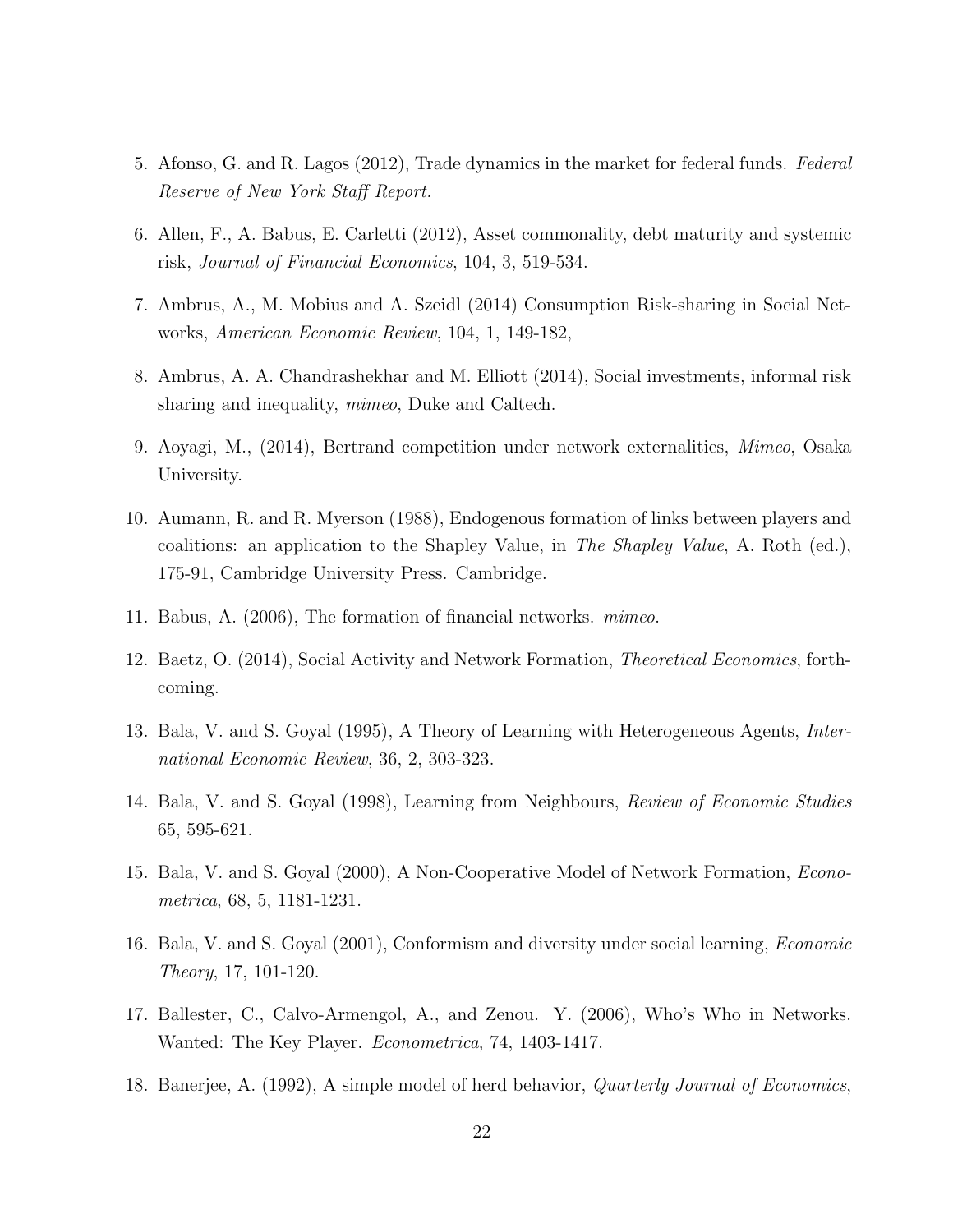- 19. Banerjee, A., A. Chandrasekhar, E. Duflo and M.O. Jackson (2013), The Diffusion of Microfinance, *Science Magazine*, 341, 61-74.
- 20. Barabasi, A.L. (2002), *Linked*. Perseus Books. New York.
- 21. Bech, M. L. and E. Atalay (2010), The topology of the federal funds market. *Physica A: Statistical Mechanics and its Applications*, 389, 22, 5223-5246.
- 22. Belleflamme, P. and F. Bloch (2004), Market sharing agreements and collusive networks, *International Economic Review*, 45,2, 387-411.
- 23. Bikhchandani, S., D. Hirshliefer, D., and I. Welch (1992) A theory of fads, fashion, custom, and cultural change as informational cascades, *Journal Political Economy*, 100, 9921023.
- 24. Bisin, A., J. Benhabib and M. Jackson (2012), *The Handbook of Social Economics: Volumes I-II*. North Holland. Amsterdam.
- 25. Bloch, F. and B. Dutta (2012), Formation of Networks and Coalitions, in *Social Economics*, edited by A. Bisin, J. Benhabib and M. Jackson. North Holland. Amsterdam.
- 26. Bloch, F., G. Genicot and D. Ray (2008), Informal insurance in social networks, *Journal of Economic Theory* 143, 1, 2008, 36-58.
- 27. Bloch, F., and N. Querou (2013), Pricing in social networks, *Games and Economic Behavior*, 80, 263-281.
- 28. Bollob´as, B. (1998), *Modern Graph Theory*, Spinger Verlag. Berlin.
- 29. Boorman, S. (1975), A combinatorial optimization model for transmission of job information through contact networks, *Bell Journal of Economics*, 6, 1, 216-49.
- 30. Bourdieu, P. (1977), *Outline of a Theory of Practice*. Cambridge University Press. Cambridge.
- 31. Bramoull´e, Y. and R. Kranton (2007), Public goods in Networks, *Journal of Economic Theory*, 135, 478-494.
- 32. Bramoull´e, Y. and R. Kranton (2007), Risk-sharing networks, *Journal of Economic Behavior and Organization* 64, 34, 275-294.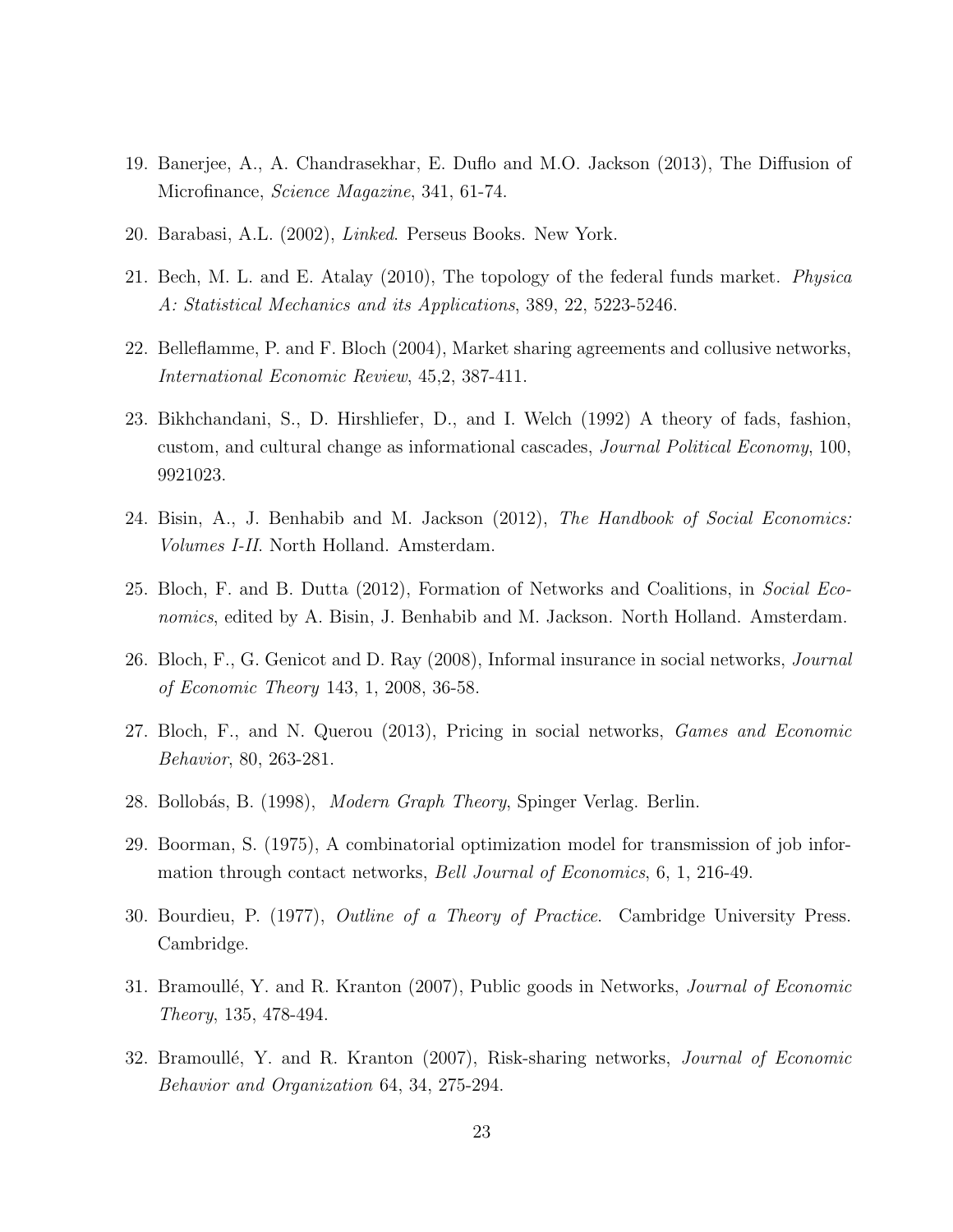- 33. Bramoulleé, Y., S. Currarini, M.O. Jackson, P. Pin and B. Rogers (2012), Homophily and Long-Run Integration in Social Networks, *Journal of Economic Theory*, 147, 5, 1754–1786.
- 34. Cabrales, Gottardi and Vega-Redondo (2012), Risk-sharing and contagion in networks. *Working paper*. EUI, Florence.
- 35. Cabrales, A., Calvo-Armengol, A. and Y. Zenou (2011), Social interactions and spillovers, *Games and Economic Behavior*, 72, 339-360.
- 36. Calvo-Armengol, A. (2004), Job Contact Networks, *Journal of Economic Theory*, 115, 1, 2004, 191206.
- 37. Calvo-Armengol, A. and M. O. Jackson (2004), The Effects of Social Networks on Employment and Inequality, *American Economic Review*, 94, 3, 426-454.
- 38. Campbell, A (2013), Word-of-Mouth Communication and Percolation in Social Networks. *American Economic Review*, 103, 6, 2466-98.
- 39. Carvalho, V. (2014), From Micro to Macro via Production Networks. *Journal of Economic Perspectives*, 28, 4, 23-48.
- 40. Coase, R (1937), The Nature of the Firm, *Economica* 4, 16, 386-405.
- 41. Cohen, L., A. Frazzini, and C. Malloy (2008), The Small World of Investing: Board Connections and Mutual Fund Returns. *Journal of Political Economy*, 116, 951-979.
- 42. Coleman, J. (1966), *Medical Innovation: A diffusion study*. Bobbs-Merrill. New York.
- 43. Coleman, J. (1988), Social Capital in the Creation of Human Capital, *American Journal of Sociology*, 94, S95-S120
- 44. Conley, Timothy G., and Christopher R. Udry (2010), Learning about a New Technology: Pineapple in Ghana, *American Economic Review*, 100, 1: 35-69.
- 45. Currarini, S., M. O. Jackson, P. Pin (2009), An Economic Model of Friendship: Homophily, Minorities and Segregation, *Econometrica*, 77, 4, 1003-1045.
- 46. Dasgupta, P. and I. Serageldin (1999), *Social capital: a multifaceted perspective.* World Bank Publications. Washington D.C.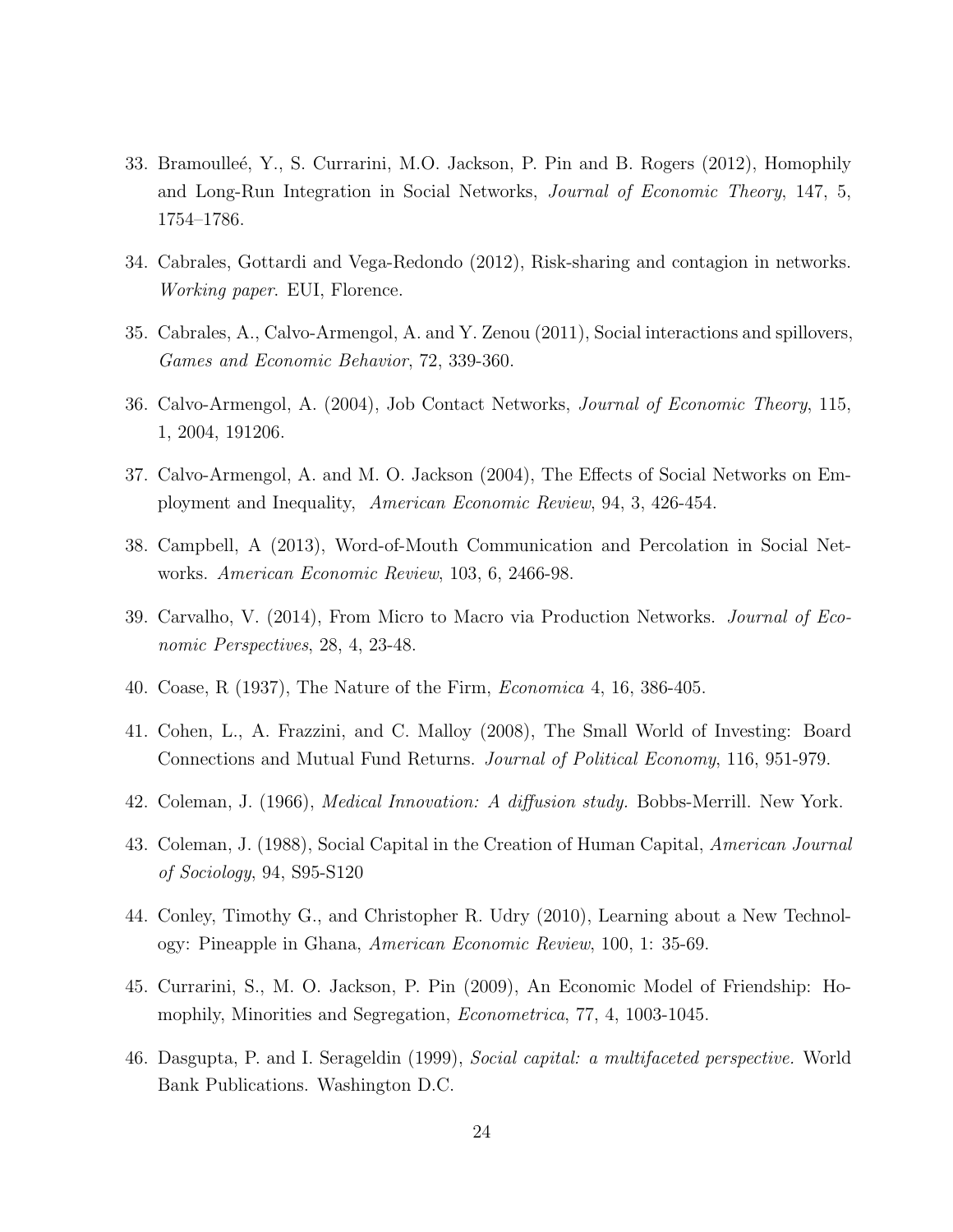- 47. DeGroot, M. H., (1974), Reaching a Consensus, *Journal of the American Statistical Association*, 69, 345, 118- 121.
- 48. Doreian, P. and F. Stokman (2001), Evolution of Social Networks, Special Volume: *Journal of Mathematical Sociology*, 25, 1-10.
- 49. Durlauf, S. and P. Young (2001), *Social Dynamics*. Brookings Institute.
- 50. Easley and Kleinberg (2010), *Networks, Crowds, and Markets: Reasoning About a Highly Connected World*. Cambridge University Press. Cambridge.
- 51. Elliott, M. (2014), Ineciencies in Networked Markets, *American Economic Journal: Micro*, forthcoming.
- 52. Elliott, M., B. Golub and M.O. Jackson (2012), Financial Networks and Contagion. *American Economic Review*, 104, 10, 3115-53.
- 53. Ellison, G., and D. Fudenberg (1993), Rules of Thumb for Social Learning, *Journal of Political Economy*, 101, 612-643.
- 54. Ellison, G., and D. Fudenberg (1995), Word of Mouth Communication and Social Learning, *Quarterly Journal of Economics*, 110, 93-126.
- 55. Evans, G., and S. Honkapohja (2001), *Learning and Expectations in Microeconomics* Princeton University Press.
- 56. Fainmesser, I., and A. Galeotti (2014), The value of network information, *Mimeo*, Essex University.
- 57. Farboodi, M (2014), Intermediation and voluntary exposure to counter-party risk, *Working Paper*, University of Chicago.
- 58. Farrell, F. and G. Saloner (1986), Installed base and compatibility: Innovation, product preannouncements, and predation *American Economic Review*, 76, 940-955.
- 59. Feder, G., Just, R. E. and D. Zilberman (1985), Adoption of Agricultural Innovations in Developing Countries: A Survey, *Economic Development and Cultural Change*, 33, 255-298.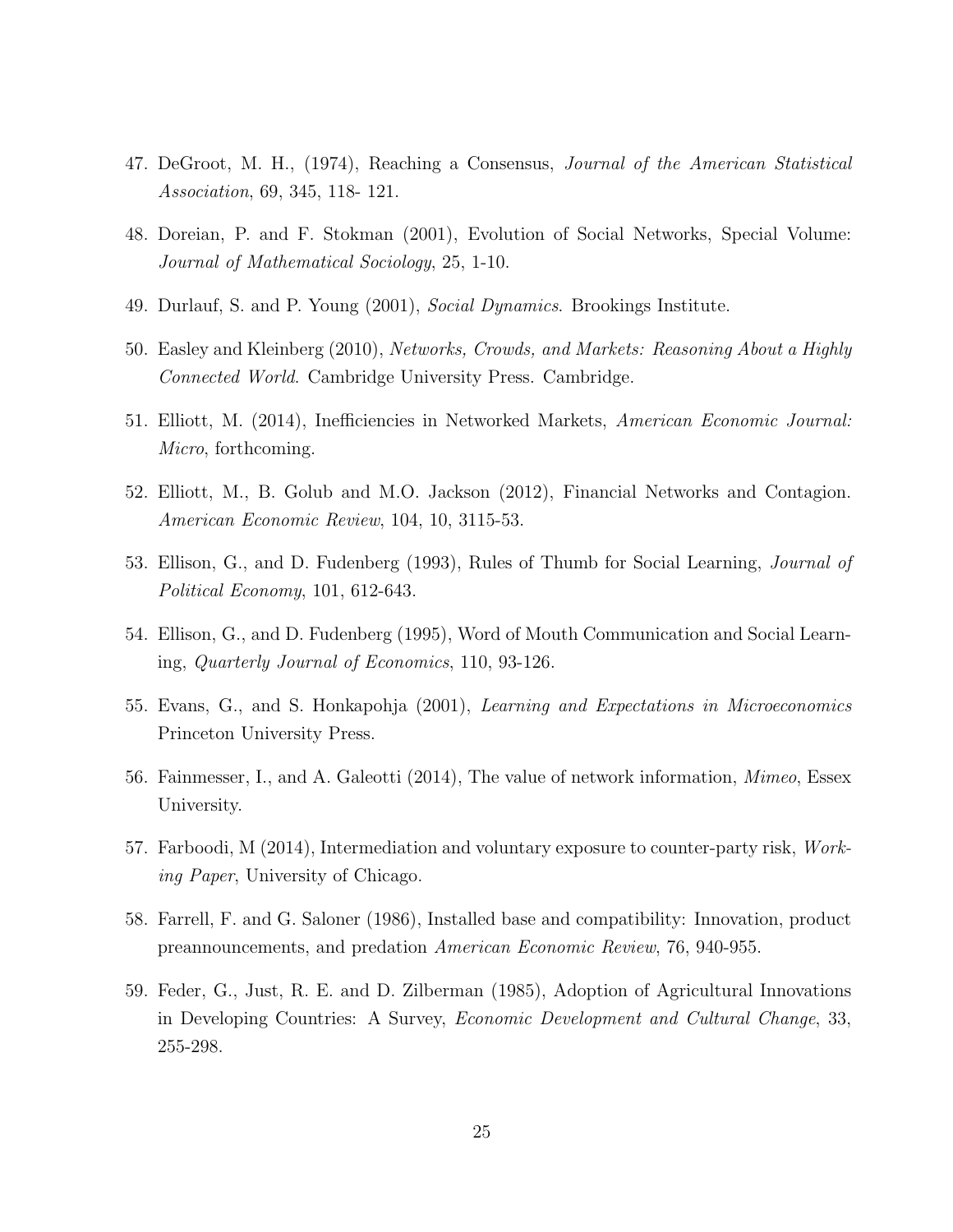- 60. Cohen, L., A. Frazini and C. Malloy (2008), The Small World of Investing: Board Connections and Mutual Fund Returns, *Journal of Political Economy*, 116, 5, 951-979.
- 61. Fudenberg, D. and D. K. Levine (1998), *The Theory of Learning in Games*, MIT Press. Cambridge, MA.
- 62. Fursawa, T. and H. Konishi (2007), Free Trade Networks, *Journal of International Economics*, 72, 2, 2007, 310-335.
- 63. Galeotti, A., and S. Goyal (2009), Influencing the influencers: a theory of strategic diffusion, *Rand Journal of Economics*, 40, 3, 509532
- 64. Galeotti, A. and S. Goyal (2010), The Law of the Few, *American Economic Review* 100, 1468-1492.
- 65. Golub, B. and M.O Jackson (2012), How Homophily affects the speed of learning and best response dynamics, *Quarterly Journal of Economics*, 127, 3, 1287-1338.
- 66. Golub, B. and M. O. Jackson (2010), Naive Learning and the Wisdom of Crowds, *American Economic Journal: Microeconomics* 2, 1, 112-149.
- 67. Goyal, S. (1993), Sustainable communication networks, *Tinbergen Institute Discussion Paper, TI 93-250.*
- 68. Goyal, S. (2007), *Connections: an introduction to the economics of networks*. Princeton University Press. Princeton.
- 69. Goyal, S. (2012), Learning in networks, in *Handbook of Social Economics*, eds. J. Ben-Habib, A. Bisin, M.O. Jackson. North Holland.
- 70. Goyal, S. and S. Joshi (2003), Networks of collaboration in oligopoly, *Games and Economic Behavior*, 43, 1, 57-85.
- 71. Goyal, S. and S. Joshi (2006) Bilateralism and Free Trade, *International Economic Review*, 47, 3, 749-778.
- 72. Goyal, S., and M. Kearns (2012), Competitive Contagion in Networks. *Symposium in theory of computing*, (STOC).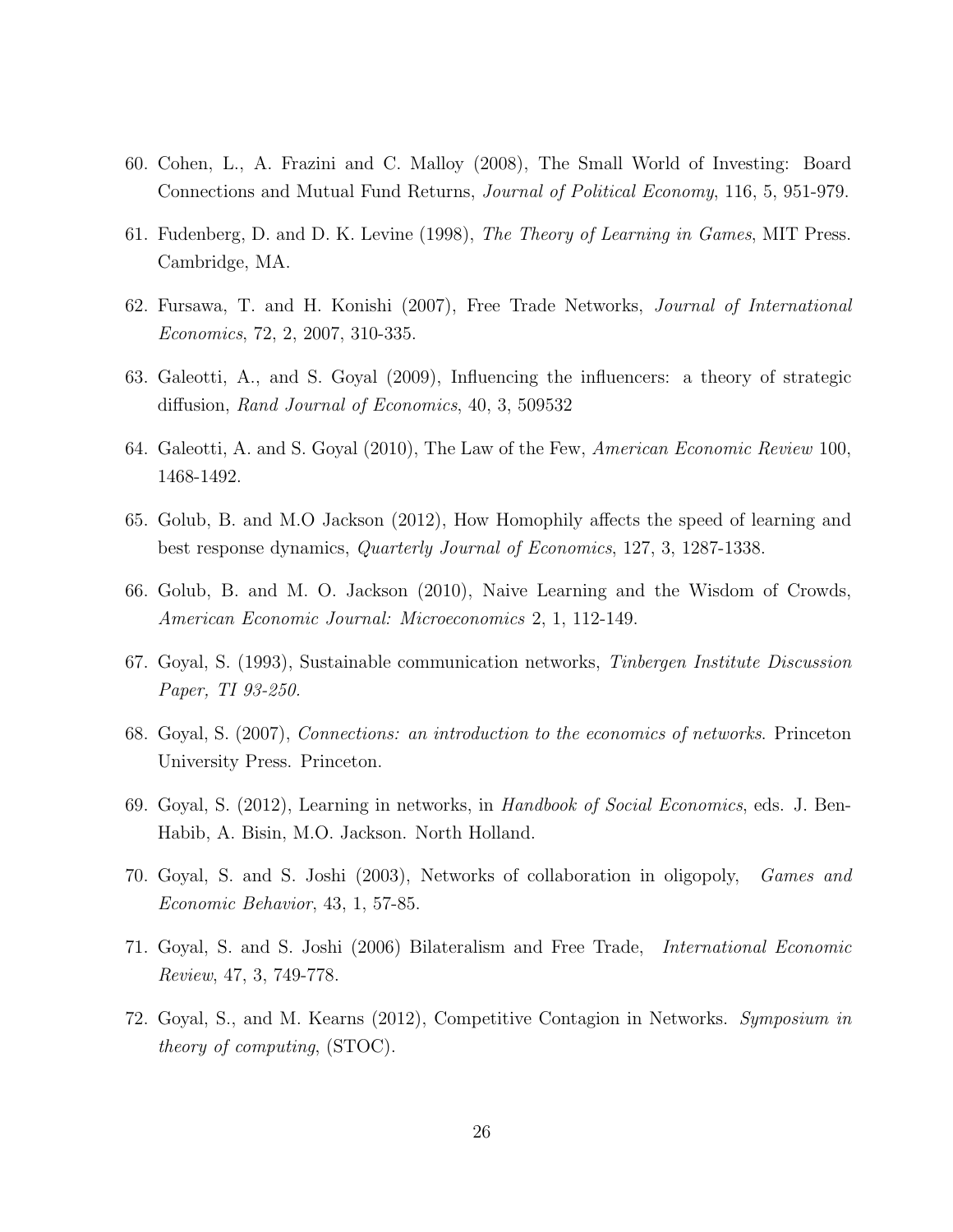- 73. Goyal, S., M. van der Leij and J.L. Moraga-Gonz´alez (2004), Economics: Emerging Small World, *Journal of Political Economy*, 114, 403-412.
- 74. Goyal, S. and J. L. Moraga-Gonzalez (2001), R&D Networks, *Rand Journal of Economics,* 32, 4, 686-707.
- 75. Goyal, S. and F. Vega-Redondo (2005), Network formation and social coordination, *Games and Economic Behavior*, 50, 178-207
- 76. Goyal, S. and F. Vega-Redondo (2007), Structural holes in social networks, *Journal of Economic Theory*, 137, 460-492.
- 77. Goyal, S. and A. Vigier (2014), Attack, Defence and Contagion in Networks, *Review of Economics Studies*, 81, 4, 1518-1542.
- 78. Galeotti, A., D. Goyal, M. Jackson, F. Vega-Redondo, and L. Yariv (2010), Network Games, *Review of Economic Studies*, 77, 1, 218-244.
- 79. Granovetter, M. (1973), The Strength of Weak Ties, *American Journal of Sociology*, 78, 1360-1380.
- 80. Granovetter, M. (1974), *Getting a Job: A Study of Contacts and Careers*, Harvard University Press. Cambridge. MA.
- 81. Granovetter, M. (1985), Economic Action and Social Structure: The Problem of Embeddedness, *American Journal of Sociology,* 3, 481-510.
- 82. Griliches, Z., (1957), Hybrid Corn: An Exploration in the Economics of Technological Change, *Econometrica*, 2, 4, 501-522.
- 83. Gulati, R. (2007), *Managing Network Resources.* Oxford University Press. Oxford.
- 84. Gulati, R., N. Nohria and A. Zaheer (2000), Strategic Networks, *Strategic Management Journal*, 21, 203-215.
- 85. Hagedoorn, J. (2002), Inter-firm R&D partnerships: an overview of major trends and patterns since 1960, *Research Policy*, 31, 477-492.
- 86. Hagerstrand, J. (1967), *Innovation diffusion as a spatial process*. Translated by A.Pred. University of Chicago Press. Chicago.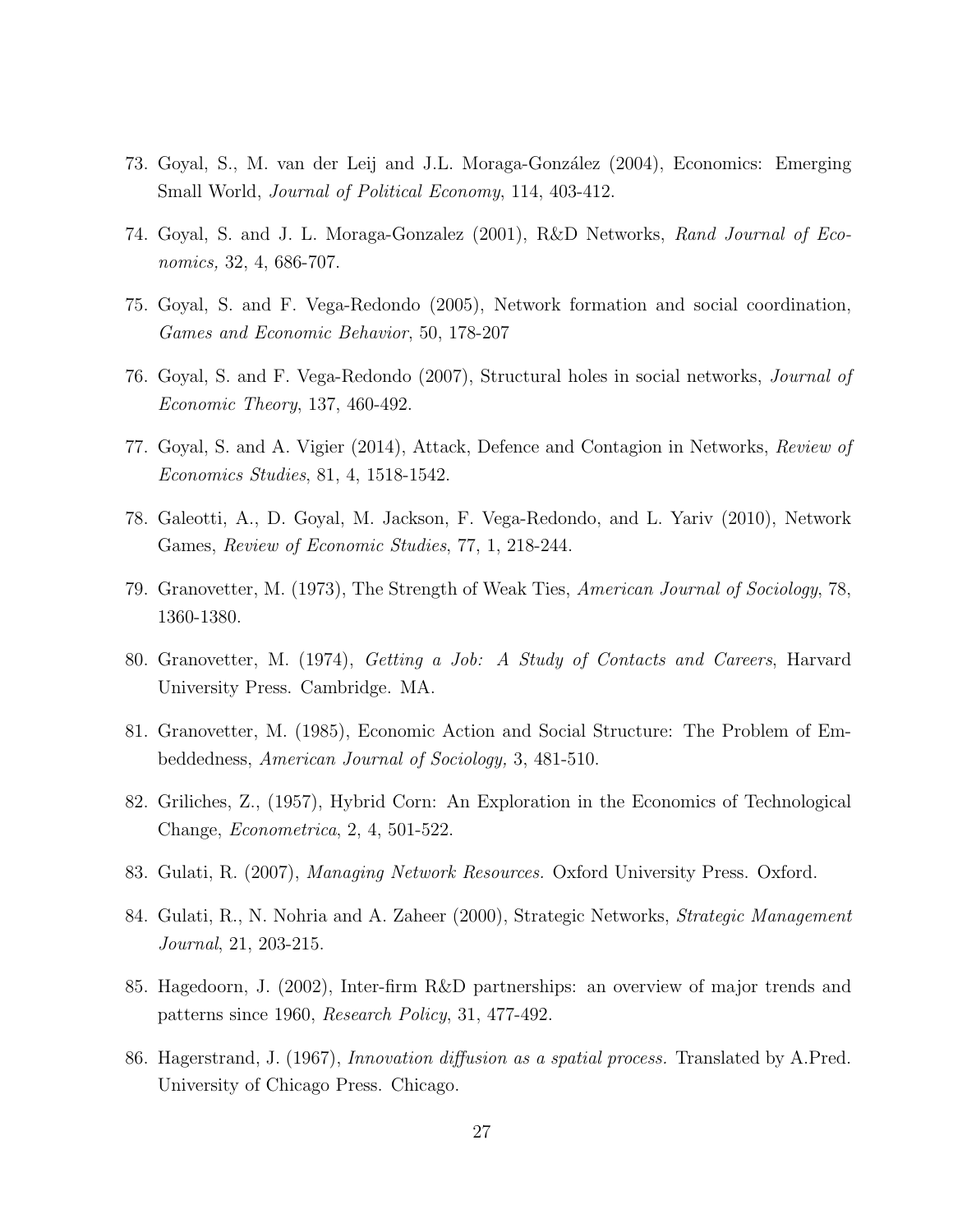- 87. Hiller, T. (2012), Peer Effects in Endogenous Networks, *Working Paper*, Bristol University.
- 88. Hojman, D., and A. Szeidl (2008), Core and periphery in endogenous networks, *Journal of Economic Theory* 139, 1, 295-309.
- 89. Hong, H., J. D. Kubik, and J. C. Stein (2005). Thy Neighbor's Portfolio: Word-of-Mouth Effects in the Holdings and Trades of Money Managers. *Journal of Finance* 60 2801-2824.
- 90. Jackson, M. O. (2008), *Social and Economic Networks*. Princeton University Press. Princeton.
- 91. Jackson, M.O. and B. Rogers (2007), Meeting Strangers and Friends of Friends: How Random Are Social Networks? *American Economic Review*, 97, 3, 890-915.
- 92. Jackson, M. O. and A. Wolinsky (1996), A Strategic Model of Economic and Social Networks, *Journal of Economic Theory*, 71, 1, 44-74.
- 93. Jackson, M. O. and Y. Zenou (2014), Games on Networks *Handbook of Game Theory, Vol. 4*, edited by Peyton Young and Shmuel Zamir.
- 94. Jhadbabaie, A., P. Molavi, and A-R. Tahbaz-Salehi (2013), Heterogeneity and the Speed of Learning in Social Networks, *Working Paper, Columbia University*.
- 95. Karlan, D., M. Mobius, T. Rosenblat and A. Szeidl (2009), Trust and Social Collateral, *Quarterly Journal of Economics* 124, 3, 1307-1361.
- 96. Katz, M. and C. Shapiro, (1985), Network Externalities, Competition and Compatibility, *American Economic Review*, 75, 3, 424-440.
- 97. Katz, E., and P. F. Lazarsfeld (1955), *Personal Influence: The Part Played by People in the Flow of Mass Communications*. The Free Press. New York.
- 98. Kirman, Alan (1997), The Economy as an Evolving Network, *Journal of Evolutionary Economics*, 7, 339-353.
- 99. Kirman, A., and J-P. Zimmerman (2001), *Economics with heterogenous interacting agents*, Springer-Verlag. Berlin.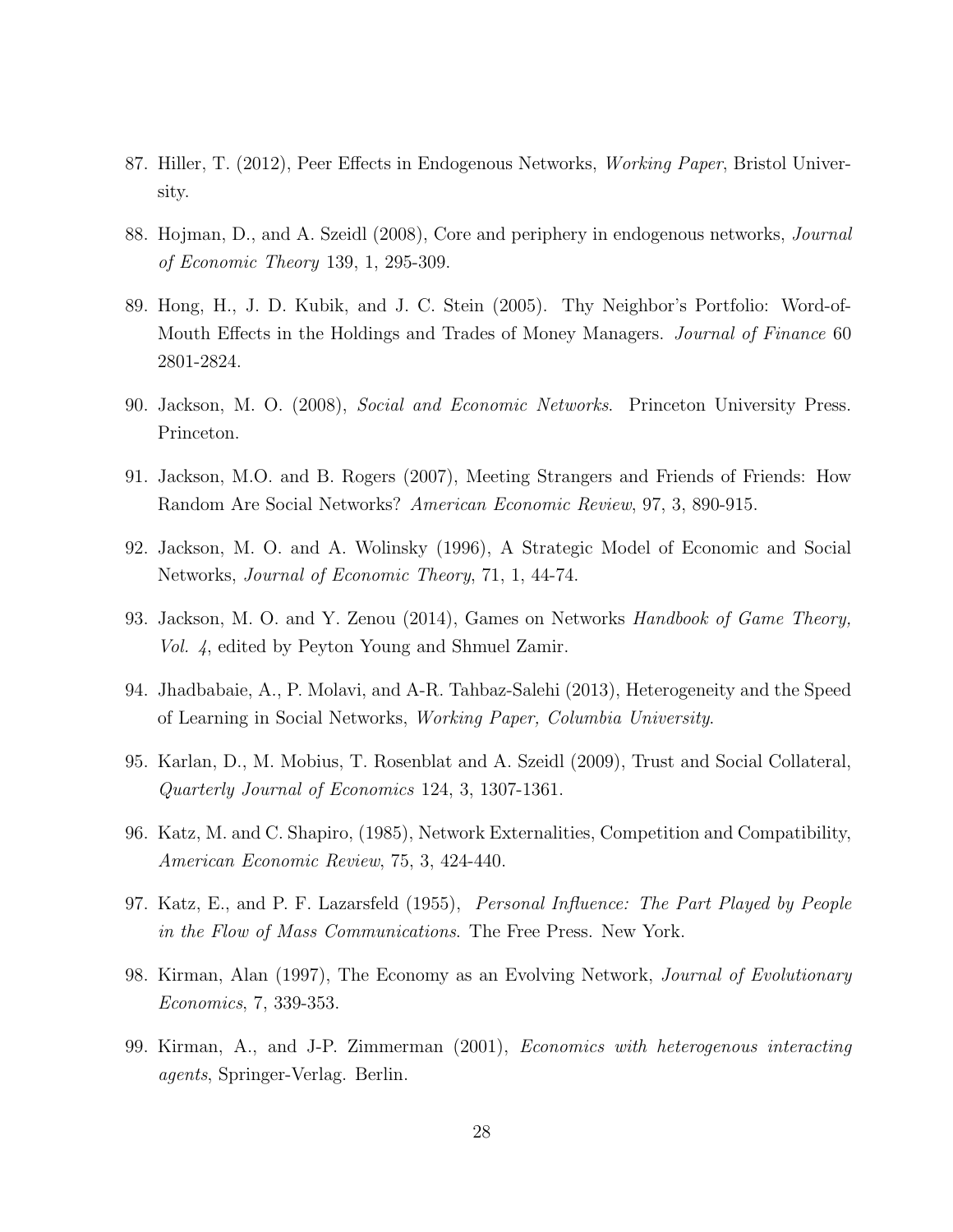- 100. Kirman, A., and A. Vignes (1991), Price Dispersion: Theoretical Considerations and Empirical Evidence from the Marseilles Fish Market, in Kenneth J. Arrow, ed., Issues in Contemporary Economics: Proceedings of the Ninth World Congress of the International Economic Association, Athens, Greece. Volume 1 : Markets and Welfare. New York University Press. New York.
- 101. Kotowoski, M. and M. Leister (2014), Trading networks and equilibrium intermediation, *mimeo* University of California, Berkeley.
- 102. Koenig, M., C. J. Tessone, and Y. Zenou (2014), Nestedness in Networks: A Theoretical Model and Some Applications, *Theoretical Economics*, 9, 695-752.
- 103. Kranton, R. and D. Minehart (2001), A theory of buyer-seller networks, *American Economic Review*, 91, 3, 485-508.
- 104. Kuhn, T. (1962), *The Structure of Scientific Revolutions*. University of Chicago. Chicago.
- 105. Lazarsfeld, P. F., B. Berelson, and H. Gaudet (1948), *The People's Choice: How the Voter Makes Up His Mind in a Presidential Campaign*. Columbia University Press. New York.
- 106. Lazarsfeld, P. F. and Merton, R. (1954), Friendship as a Social Process: A Substantive and Methodological Analysis. In *Freedom and Control in Modern Society*, M. Berger, T. Abel, and C. H. Page (eds). Van Nostrand. New York.
- 107. Loury, G. (1977), A Dynamic Theory of Racial Income Differences, in *Women, Minorities, and Employment Discrimination*, Edited by P.A. Wallace and A. Le Mund. Lexington Books. Lexington, MA.
- 108. Van Lelyveld I., and D. in t' Veld (2012), Finding the core: Network structure in interbank markets. *DNB Working Paper No. 348*.
- 109. Manea, M. (2013), Intermediation in networks, *mimeo* MIT.
- 110. McPherson, M., L. Smith-Lovin, J. M Cook (2001), Birds of a feather: Homophily in social networks, *Annual review of sociology*, 27, 415-444.
- 111. Mossel, E. A. Sly and O. Tamuz (2015), Strategic Learning and the Topology of Social Networks, *mimeo* MIT.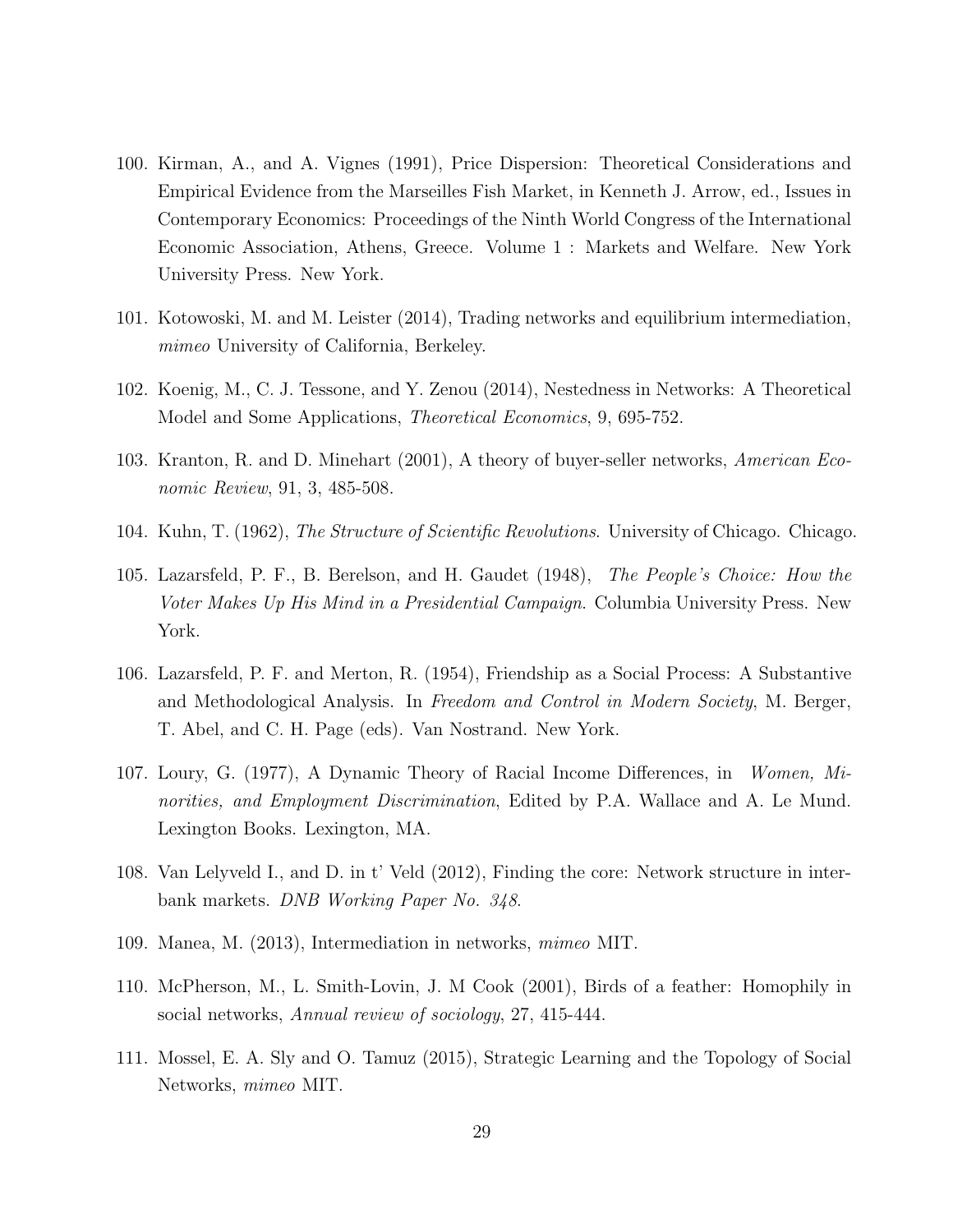- 112. Mueller-Frank, M. (2013), A General Framework for Rational Learning in Social Networks, *Theoretical Economics*, 8, 1, 1-40
- 113. Montgomery, J., (1991), Social Networks and Labor-Market Outcomes: Toward an Economic Analysis, *The American Economic Review*, 81, 5, 1408-1418.
- 114. Munshi, K. (2014), Community Networks and the Process of Development, *Journal of Economic Perspectives*, 28, 4, 49-76.
- 115. Myerson, R (1991), *Game Theory: Analysis of conflict*. Harvard University Press. Cambridge MA.
- 116. Nava, F., (2014), Efficiency in Decentralized Oligopolistic Markets, *mimeo*. LSE.
- 117. Ozsoylev, H., J. Walden, D. Yavuz, and R. Bildick (2014), Investor Networks in the Stock Market, *The Review of Financial Studies*, 27, 5, 1323-1366.
- 118. Ozsoylev, H. and J. Walden (2011), Asset Pricing in Large Information Networks, *Journal of Economic Theory*, 146, 6, 2252-2280.
- 119. Polanyi, K (1944), *The Great Transformation: the political and economic origins of our time*. Rinehart. New York.
- 120. Powell, W (1990), Neither market not hierarchy: network forms of organization, *Research in Organizational Behavior*, 12, 295-336.
- 121. Rogers, E.M. (1983) *Diffusion of Innovations*, 3rd Edition. Free Press. New York.
- 122. Ryan, B. and N. Gross (1943), The diffusion of hybrid seed corn in two Iowa communities, *Rural Sociology*, 8, 15-24.
- 123. Rogers, E (1983), *Diffusion of Innovations*, 3rd Edition. Free Press. New York.
- 124. Rothschild, M. (1974), A two-armed bandit theory of market pricing, *Journal of Economic Theory*, 9, 2, 185-202.
- 125. Schelling, T. (1975), *Micromotives and Macrobehavior*, Norton. New York.
- 126. Smelser, N. J. and R. Swedberg (2005), *The Handbook of Economic Sociology*, Second Edition. Russell Sage Foundation.